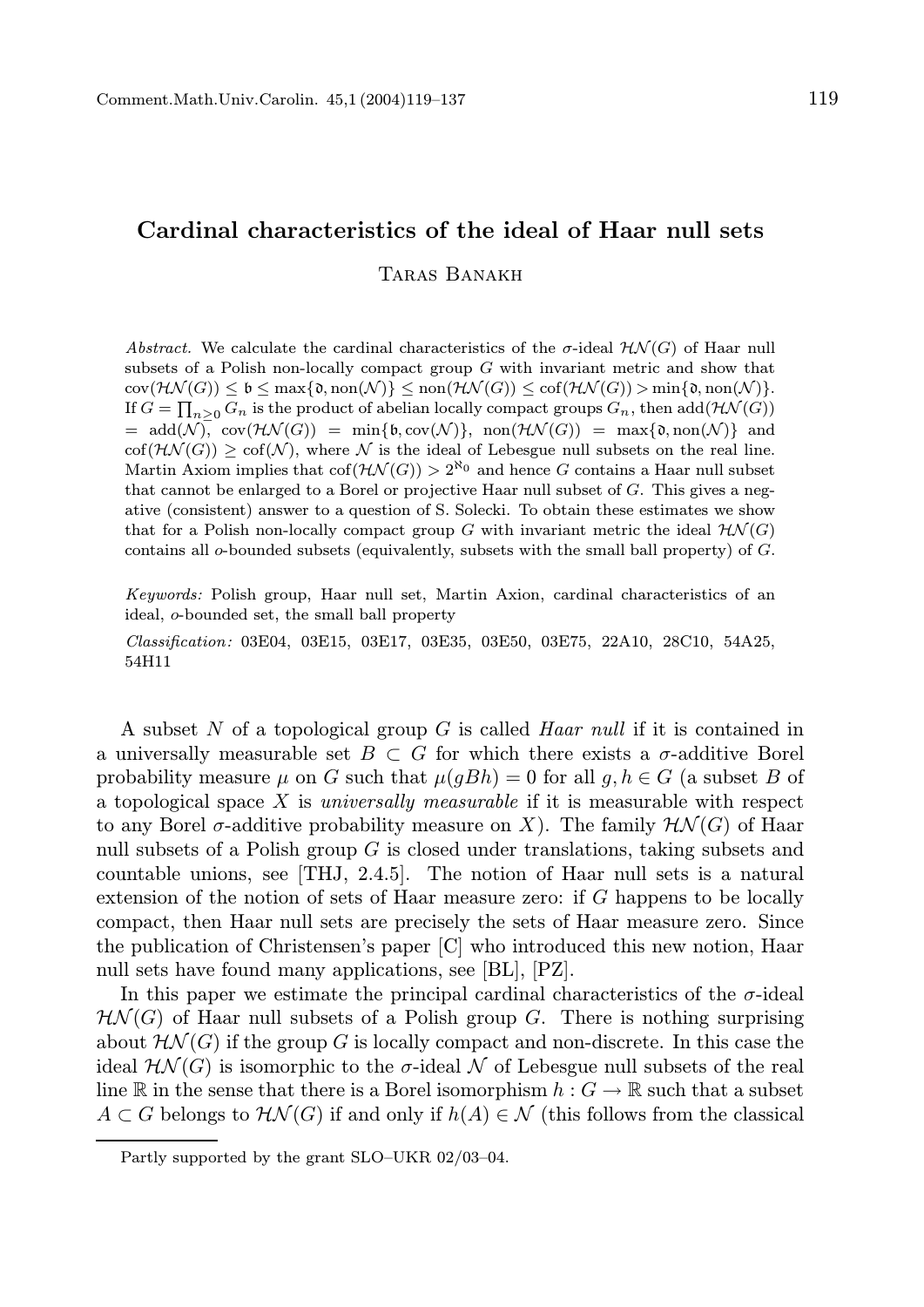theorem on isomorphism of Borel measure spaces, see [Ke, 17.41]). Consequently, for a non-discrete locally compact Polish group G the  $\sigma$ -ideals  $\mathcal{HN}(G)$  and N have the same cardinal characteristics. Let us remind their definitions, see [V].

Given a  $\sigma$ -ideal  $\mathcal I$  of subsets of a set X let

$$
add(\mathcal{I}) = \min \{|\mathcal{J}| : \mathcal{J} \subset \mathcal{I} \text{ and } \bigcup \mathcal{J} \notin \mathcal{I}\};
$$
  
\n
$$
cov(\mathcal{I}) = \min \{|\mathcal{J}| : \mathcal{J} \subset \mathcal{I} \text{ and } \bigcup \mathcal{J} = X\};
$$
  
\n
$$
non(\mathcal{I}) = \min \{ |A| : A \subset X \text{ and } A \notin \mathcal{I}\};
$$
  
\n
$$
cof(\mathcal{I}) = \min \{ |\mathcal{J}| : \mathcal{J} \subset \mathcal{I} \text{ and } \mathcal{I} = \{ A \subset X : \exists E \in \mathcal{J} \text{ with } A \subset E \} \}.
$$

It is easy to see that these cardinals are related as follows:

$$
\aleph_1\leq \mathrm{add}(\mathcal{I})\leq \min\{\mathrm{non}(\mathcal{I}),\mathrm{cov}(\mathcal{I})\}\leq \max\{\mathrm{non}(\mathcal{I}),\mathrm{cov}(\mathcal{I})\}\leq \mathrm{cof}(\mathcal{I}).
$$

It follows from the famous Cichon diagram (see [V], [BS]) that  $\aleph_1 \leq \text{add}(\mathcal{N}) \leq$  $\mathfrak{b} \leq \mathfrak{d} \leq \mathrm{cof}(\mathcal{N})$ , where  $\mathfrak{b}$  and  $\mathfrak{d}$  are two well-known small cardinals introduced by E. van Douwen in his seminal paper [vD]. Since for any non-discrete locally compact Polish group G the cardinal characteristics of the ideals  $H\mathcal{N}(G)$  and N coincide, we get

$$
\aleph_1 \leq \mathrm{add}(\mathcal{HN}(G)) \leq \mathfrak{b} \leq \mathfrak{d} \leq \mathrm{cof}(\mathcal{HN}(G)).
$$

In  $[S_2, 3.4]$  S. Solecki proved that the same estimates hold also for any nonlocally compact Polish group  $G$  with invariant metric. There is however one crucial difference between locally compact and non-locally compact cases: for a Polish non-locally compact group the cardinal  $co(f(\mathcal{H}\mathcal{N}(G)))$  always exceeds  $\aleph_1$ . Moreover, under Martin Axiom, it exceeds the size of continuum. Thus for a non-locally compact Polish group G the  $\sigma$ -ideal  $\mathcal{H}\mathcal{N}(G)$  differs substantially from other classical ideals whose cardinal characteristics lie between  $\aleph_1$  and c (and thus fall into the category of so-called small cardinals). Unlike to the cofinality cof( $\mathcal{HN}(G)$ ), the other cardinal characteristics of the  $\sigma$ -ideal  $\mathcal{HN}(G)$  behave not so wildly and for some special groups (like  $\mathbb{R}^{\omega}$  or  $\mathbb{Z}^{\omega}$ ) they can be expressed via known small cardinals  $\mathfrak{b}$ ,  $\mathfrak{d}$ ,  $\text{add}(\mathcal{N})$ ,  $\text{cov}(\mathcal{N})$ , and  $\text{non}(\mathcal{N})$ .

To calculate the cardinal characteristics of the ideal  $H\mathcal{N}(G)$  for a non-locally compact Polish group G with invariant metric we shall prove that for such a group G the ideal  $\mathcal{H}\mathcal{N}(G)$  contains the  $\sigma$ -ideal  $\partial\mathcal{B}(G)$  of  $\sigma$ -bounded subsets of G. Following O. Okunev and M. Tkachenko  $[Tk, 3.9]$  we define a subset B of a topological group G to be *o-bounded* if for any sequence  $(U_n)_{n>0}$  of neighborhoods of the neutral element of G there is a sequence  $(F_n)_{n>0}$  of finite subsets of G such that  $B\subset \bigcup_{n\geq 0}F_nU_n$  (this is equivalent to saying that there is a sequence  $(F_n)_{n\geq 0}$ of finite subsets of G with  $B \subset \bigcap_{k>0} \bigcup_{n\geq k} F_nU_n$ , see [HRT, 2.7]). Recently obounded sets attracted a lot of attention, see [Tk2], [HRT], [Her], [Ba1], [Ba2],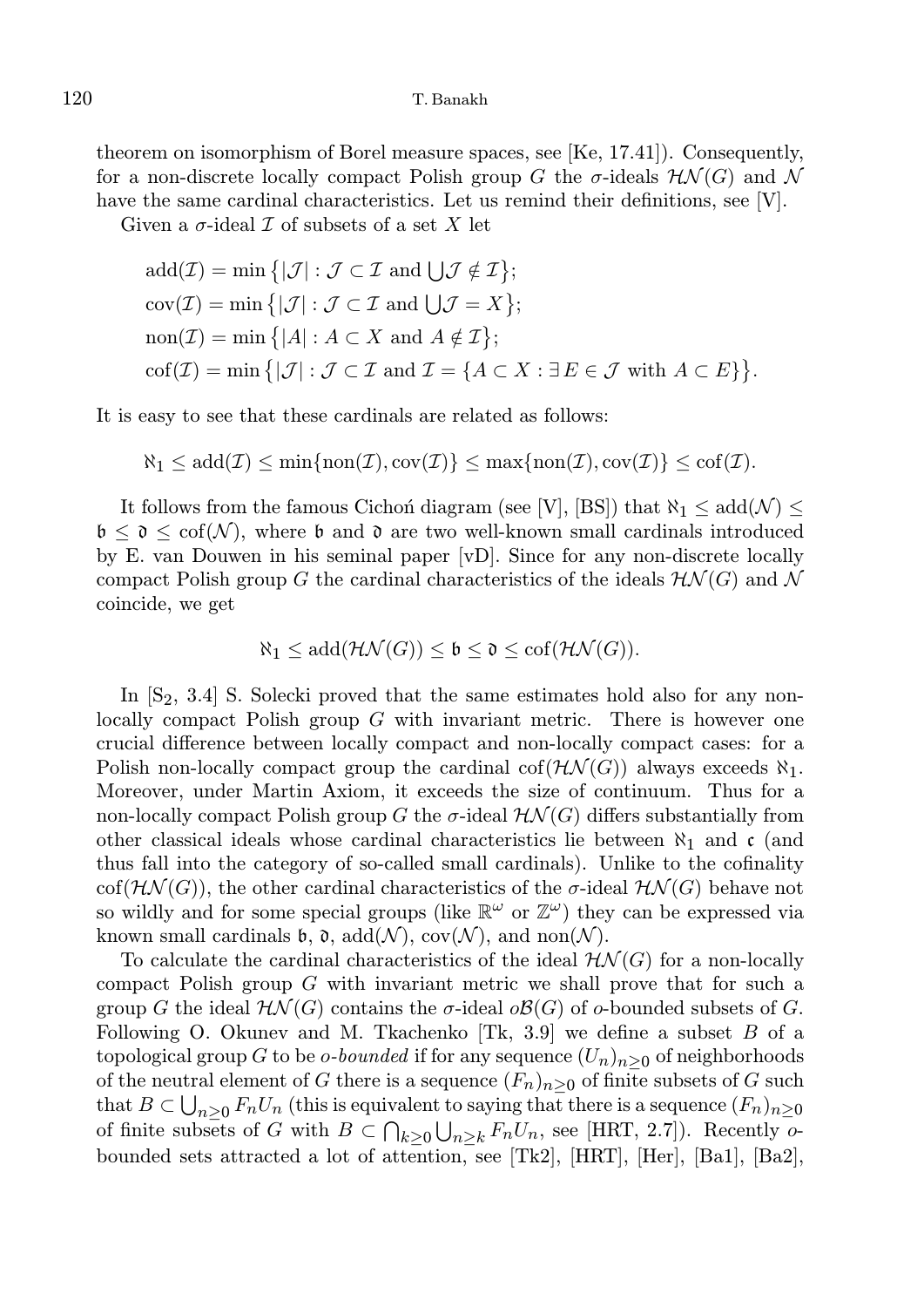[BNS], [Ts]. It should be mentioned that in Banach space theory they are known as sets with the small ball property, i.e., sets which can be covered by a sequence of small balls whose radii tend to zero, see [BK]. It is easy to see that the family  $\partial \mathcal{B}(G)$  of all *o*-bounded subsets of a topological group G forms a  $\sigma$ -ideal containing all compact subsets of G.

Our main instrument in estimation of cardinal characteristics of the ideal  $H\mathcal{N}(G)$  is

# **Theorem 1.** Let G be a non-locally compact Polish group.

- 1. If G admits an invariant metric, then  $\partial \mathcal{B}(G) \subset \mathcal{HN}(G)$ ;
- 2. If  $G = \prod_{n \geq 0} G_n$  is the countable product of locally compact groups, then  $o\mathcal{B}(G) \subset H\overline{\mathcal{N}}(G)$ :
- 3. For a continuous homomorphism  $h: G \to H$  onto a non-discrete (locally compact) Polish group H, a subset  $A \subset H$  is Haar null (if and) only if its preimage  $h^{-1}(H)$  is Haar null in G, which implies that  $cov(\mathcal{HN}(G)) \leq$  $cov(\mathcal{HN}(H))$  and  $non(\mathcal{HN}(G)) \geq non(\mathcal{HN}(H)).$

The first statement of Theorem 1 generalizes the result of Dougherty [D] who proved that for a Polish non-locally compact group with invariant metric the ideal  $H\mathcal{N}(G)$  contains all compact subsets of G (for abelian G this fact was proven by Christensen [C]). Theorem 1 will help us to make the following estimations of the cardinal characteristics of the ideal  $H\mathcal{N}(G)$ .

**Theorem 2.** Suppose  $G$  is a non-discrete Polish group.

- 1. If G is locally compact, then  $add(\mathcal{H}\mathcal{N}(G)) = add(\mathcal{N}), cov(\mathcal{H}\mathcal{N}(G)) =$  $cov(\mathcal{N}), \, \text{non}(\mathcal{HN}(G)) = \text{non}(\mathcal{N}), \, \text{and} \, \text{cof}(\mathcal{HN}(G)) = \text{cof}(\mathcal{N}).$
- 2. If G is not locally compact and has an invariant metric, then  $cov(\mathcal{HN}(G)) \leq \mathfrak{b}, \text{ non}(\mathcal{HN}(G)) \geq \max\{\mathfrak{d}, \text{non}(\mathcal{N})\} \text{ and } cof(\mathcal{HN}(G)) >$  $\min\{\mathfrak{d}, \text{non}(\mathcal{N})\}.$
- 3. If G contains a closed normal subgroup H such that either H or  $G/H$  is locally compact and not discrete, then  $add(\mathcal{HN}(G)) \le add(\mathcal{N}),$  $cov(\mathcal{HN}(G)) \leq cov(\mathcal{N}), \text{ non}(\mathcal{HN}(G)) \geq \text{ non}(\mathcal{N}) \text{ and } cof(\mathcal{HN}(G)) \geq$  $\mathrm{cof}(\mathcal{N}).$
- 4. If the center  $Z = \{g \in G : \forall x \in G \text{ } gx = xg\}$  of G is not locally compact, then  $cov(\mathcal{HN}(G)) \leq cov(\mathcal{HN}(Z)) \leq \mathfrak{b}$ , and  $non(\mathcal{HN}(G)) \geq$  $\text{non}(\mathcal{HN}(Z)) > \text{max}\{\mathfrak{d}, \text{non}(\mathcal{N})\}.$
- 5. If G admits a surjective continuous homomorphism onto a non-locally compact group H with invariant metric, then  $cov(\mathcal{HN}(G)) \le cov(\mathcal{HN}(H)) \le \mathfrak{b}, \text{ and } \text{non}(\mathcal{HN}(G)) \ge \text{non}(\mathcal{HN}(H)) \ge$  $\max\{\mathfrak{d}, \text{non}(\mathcal{N})\}.$

For linear complete metric spaces, Theorem  $2(2),(3)$  implies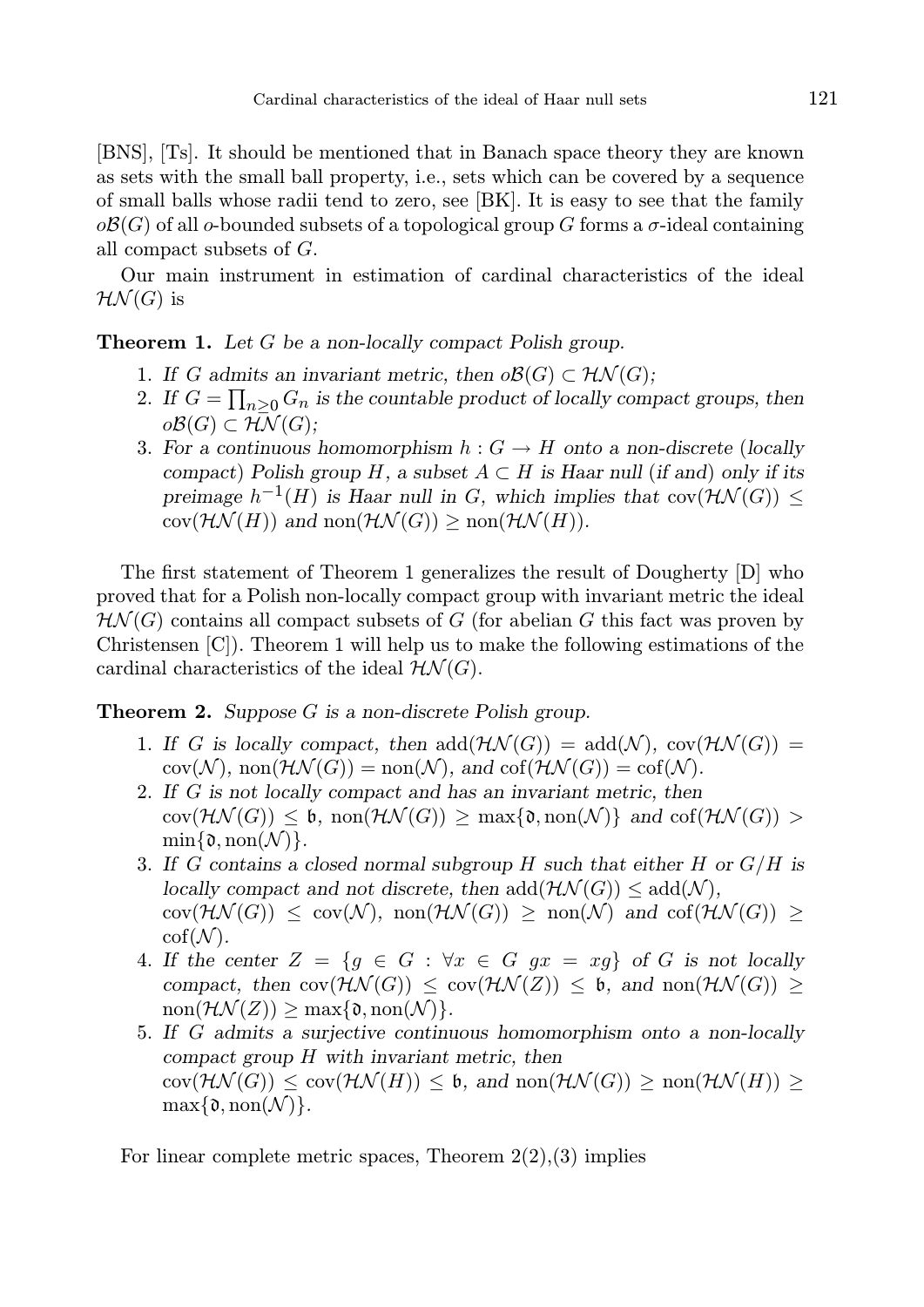**Corollary 1.** If  $X$  is an infinite-dimensional linear complete metric space, then

- 1. add $(\mathcal{HN}(X)) \leq \text{add}(\mathcal{N});$
- 2.  $\text{cov}(\mathcal{HN}(X)) \leq \min\{\mathfrak{b}, \text{cov}(\mathcal{N})\};$
- 3. non $(\mathcal{HN}(X)) \geq \max\{\mathfrak{d}, \text{non}(\mathcal{N})\};$
- 4.  $\operatorname{cof}(\mathcal{N}) \leq \operatorname{cof}(\mathcal{HN}(X)) > \min\{\mathfrak{d}, \operatorname{non}(\mathcal{N})\}.$

For groups  $G$  which are countable products of locally compact amenable groups the first three inequalities of Corollary 1 can be reversed. Haar null subsets in such groups were characterized by S. Solecki [S]. We remind that a locally compact group G is amenable if it admits a left invariant mean on the space  $L^{\infty}(G)$  of all essentially bounded complex functions measurable with respect to the Haar measure. It is well-known  $[Pa, 4.10]$  that a locally compact group G endowed with a left-invariant Haar measure  $\mu$  is amenable if and only if it satisfies the Følner condition: for any  $\varepsilon > 0$  and any compact subset  $C \subset G$  there is a compact subset  $K \subset G$  such that  $\mu(xK\triangle K) < \varepsilon\mu(K)$  for all  $x \in C$ . The class of amenable locally compact groups contains all abelian (and even exponentially bounded) locally compact groups, see [Pa, Chapter 6].

Another class containing all abelian groups is the class of groups admitting a finitely supported kaleidoscopical measure. A probability measure  $\lambda$  on a topological group G is called kaleidoscopical if there is a partition  $G = A_1 \cup \cdots \cup A_n$ of G into  $n > 1$   $\lambda$ -measurable pieces such that  $\mu(xA_i y) = \frac{1}{n}$  for every  $i \leq n$ and all  $x, y \in G$ . Groups admitting a kaleidoscopical finitely supported measure will be called *kaleidoscopical*, cf.  $[BP, \S8]$ . We shall say that a group G is almost kaleidoscopical if for any  $\varepsilon > 0$  there is a finitely supported probability measure  $\mu$  on G and a partition  $G = A_1 \cup \cdots \cup A_n$ ,  $n > 1$ , such that  $|\mu(xA_i y) - \frac{1}{n}| < \frac{\varepsilon}{n}$ for all  $x, y \in G$  and  $i \leq n$ .

The following result proved in [BP, §8] shows that the class of (almost) kaleidoscopical groups is quite large. We recall that a topological group  $G$  is a  $SIN-group$ (abbreviated from "Small Invariant Neighborhoods") if it has a neighborhood base B at the unit such that  $g U g^{-1} = U$  for any  $U \in \mathcal{B}$  and  $g \in G$ . It is well-known that each first countable SIN-group admits an invariant metric and that a topological group is a SIN-group if it is totally bounded in the sense that for any neighborhood  $U \subset G$  of the unit there is a finite subset  $F \subset G$  with  $G = UF = FU$ .

**Proposition 1** ( $[BP, §8]$ ). 1. A group admitting a homomorphism onto an (almost) kaleidoscopical group is (almost) kaleidoscopical.

- 2. A group  $G$  is kaleidoscopical provided  $G$  admits a homomorphism onto a group containing a finite non-trivial normal subgroup.
- 3. A group G is almost kaleidoscopical provided G admits a homomorphism onto a topological SIN-group containing a totally bounded non-trivial normal subgroup.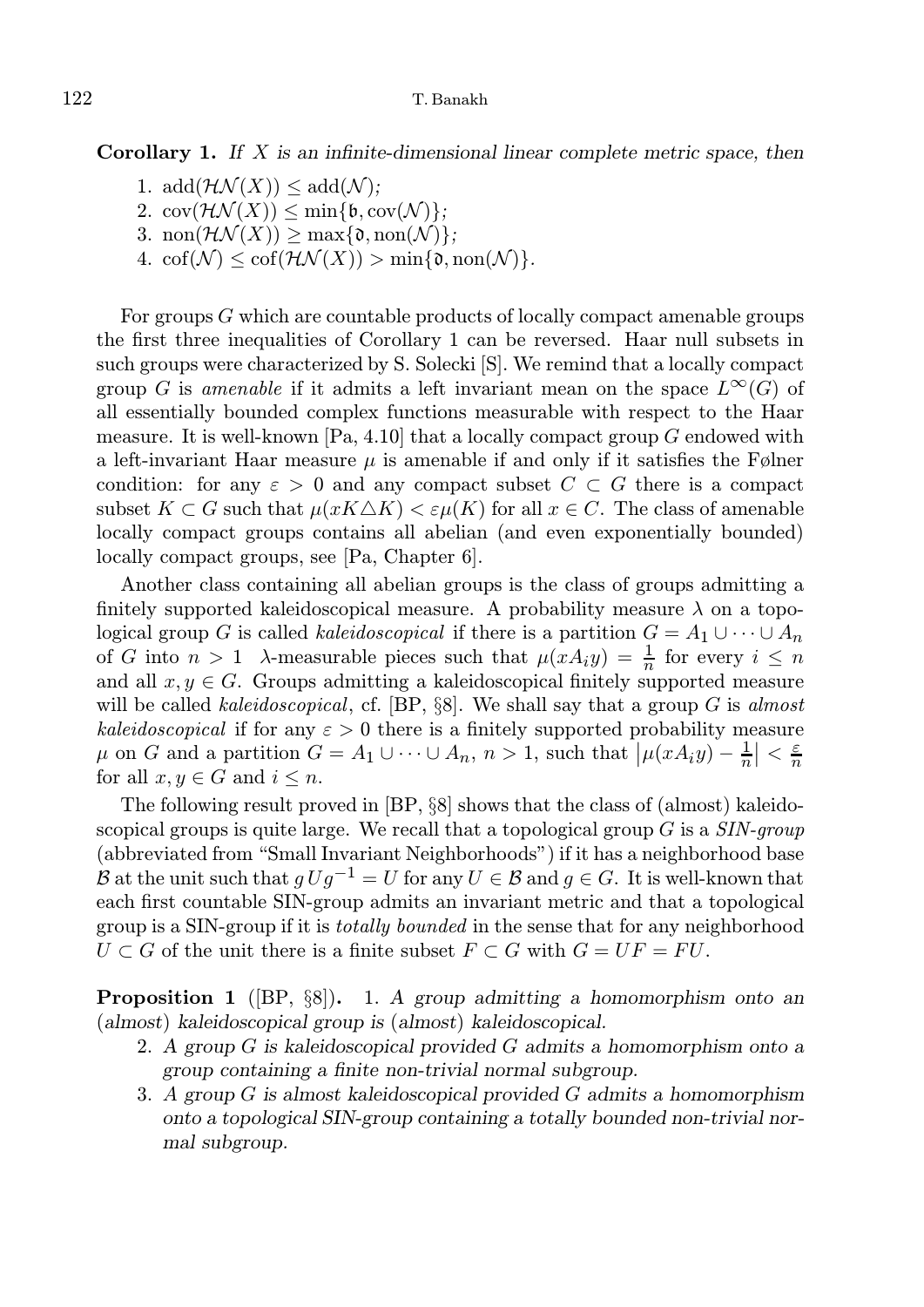Question 1. Is every (amenable) group almost kaleidoscopical?

Now we can give some estimates of cardinal characteristics of the ideal  $H\mathcal{N}(G)$ for Polish groups which are products of locally compact groups.

**Theorem 3.** Suppose that a Polish non-locally compact group  $G = \prod_{n \geq 0} G_n$  is the countable product of locally compact groups  $G_n$ . Then

- 1.  $cov(\mathcal{HN}(G)) \leq \mathfrak{b}, \, \text{non}(\mathcal{HN}(G)) \geq \max\{\mathfrak{d}, \text{non}(\mathcal{N})\}, \, \text{and}$  $\operatorname{cof}(\mathcal{HN}(G)) > \min\{\mathfrak{d}, \operatorname{non}(\mathcal{N})\};$
- 2. if all but finitely many groups  $G_n$  are amenable, then  $\text{add}(\mathcal{HN}(G)) \geq \text{add}(\mathcal{N}), \text{cov}(\mathcal{HN}(G)) \geq \min\{\mathfrak{b}, \text{cov}(\mathcal{N})\}\$ and  $\text{non}(\mathcal{HN}(G)) = \max\{\mathfrak{d}, \text{non}(\mathcal{N})\};$
- 3. if some group  $G_n$  is non-discrete or infinitely many of the groups  $G_n$ are almost kaleidoscopical, then  $add(\mathcal{H}\mathcal{N}(G)) \leq add(\mathcal{N}), cov(\mathcal{H}\mathcal{N}(G)) \leq$  $cov(\mathcal{N}),$  and  $cof(\mathcal{HN}(G)) \geq cof(\mathcal{N});$
- 4. if G is abelian, then  $add(\mathcal{HN}(G)) = add(\mathcal{N}),$  $cov(\mathcal{HN}(G)) = min{\mathfrak{b}, cov(\mathcal{N})}, non(\mathcal{HN}(G)) = max{\mathfrak{d}, non(\mathcal{N})}, and$  $\text{cof}(\mathcal{N}) \leq \text{cof}(\mathcal{HN}(G)) > \min\{\mathfrak{d},\text{non}(\mathcal{N})\}.$

The strict inequality  $\text{cof}(\mathcal{HN}(G)) > \min\{\mathfrak{d}, \text{non}(\mathcal{N})\}\)$  together with Martin Axiom has very strange consequences displaying a striking difference between properties of the  $\sigma$ -ideal  $\mathcal{H}\mathcal{N}(G)$  in the locally compact and non-locally compact cases.

It is well-known that any subset of zero Haar measure in a locally compact Polish group can be enlarged to a  $G_{\delta}$ -set of zero Haar measure. In [S, p. 208] S. Solecki asked if the same is true for Haar null subsets in non-locally compact groups. We shall show that the answer to this question is negative under Martin Axiom. More precisely, in each non-locally compact Polish group we shall find a universally null subset that cannot be enlarged to a  $\sigma$ -projective Haar null (more generally, 2-Zorn) set.

Following [Ke, 39.15] we call a subset A of a Polish space X  $\sigma$ -projective if it belongs to the smallest  $\sigma$ -algebra  $\sigma P(X)$  containing X and such that the image  $f(A)$  of any set  $A \in \sigma \mathbf{P}(X)$  under a continuous map  $f : A \to X$  belongs to σ**P**(X). The σ-algebra σ**P**(X) contains all analytic and consequently all Borel subsets of  $X$ .

Generalizing the notion of a Zorn set  $[PZ]$  let us call a subset Z of a group G a  $\kappa$ -Zorn set, where  $\kappa$  is a cardinal, if  $G \neq F \cdot Z$  for any subset  $F \subset G$  of size  $|F| \leq \kappa$ . It is clear that each Haar null subset of a Polish group G is  $\kappa$ -Zorn for any  $\kappa <$  cov( $\mathcal{HN}(G)$ ). The family of all  $\kappa$ -Zorn subsets of a topological G group will be denoted by  $\mathcal{Z}_{\kappa}(G)$ . By  $\mathcal{UN}(G)$  we denote the ideal of all universally null subsets of G (a subset  $N \subset G$  is universally null if it has zero measure with respect to any Borel non-atomic measure on G). Denote by  $\text{cof}(\mathcal{UN}(G), \mathcal{Z}_2(G))$  the smallest size  $|\mathcal{Z}|$  of a family  $\mathcal{Z} \subset \mathcal{Z}_2(G)$  of 2-Zorn subsets of G such that each universally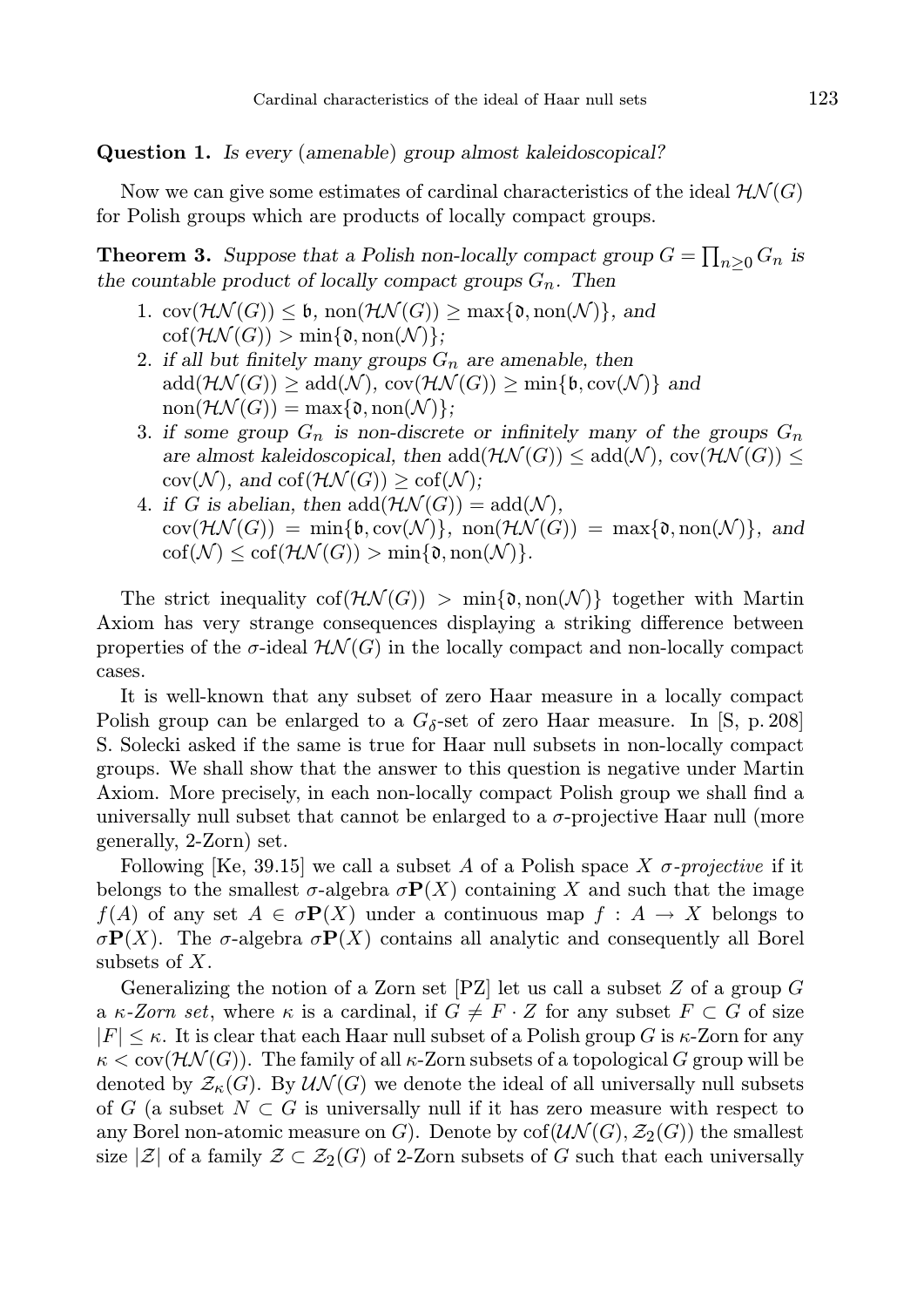null subset of G lies in some set  $Z \in \mathcal{Z}$ . Since  $\mathcal{UN}(G) \subset \mathcal{HN}(G) \subset \mathcal{Z}_2(G)$  we get  $\text{cof}(\mathcal{UN}(G), \mathcal{Z}_2(G)) \leq \text{cof}(\mathcal{HN}(G)).$ 

It is well-known that Martin Axiom implies  $\mathfrak{b} = \mathfrak{d} = \text{add}(\mathcal{N}) = \mathfrak{c}$ , where c is the size of continuum.

**Theorem 4.** Let  $G$  be a Polish non-locally compact group.

- 1. If  $\text{non}(\mathcal{N}) > \mathfrak{d}$ , then  $\text{cof}(\mathcal{H}\mathcal{N}(G)) > \text{cof}(\mathcal{U}\mathcal{N}(G), \mathcal{Z}_2(G)) > \mathfrak{d}$ .
- 2. If  $\text{non}(\mathcal{N}) = \mathfrak{d} = \mathfrak{c}$  (which holds under Martin Axiom), then the group G contains a universally null (and thus Haar null) subset that cannot be enlarged to a  $\sigma$ -projective Haar null (more generally, 2-Zorn) subset of G.

It should be mentioned that the strict inequality  $\mathfrak{c} < \text{cof}(\mathcal{UN}(G), \mathcal{Z}_2(G))$  from Theorem 4 cannot be proven in ZFC. According to [La] there is a model of ZFC in which  $2^{\aleph_1} = \mathfrak{c}$  and each universally null set has size  $\leq \aleph_1$ . In this model  $\mathrm{cof}(\mathcal{UN}(G), \mathcal{Z}_2(G)) \leq \mathrm{cof}(\mathcal{UN}(G)) \leq \mathfrak{c}^{\aleph_1} = \mathfrak{c}.$ 

**Problem 1.** Is the inequality  $\text{cof}(\mathcal{HN}(G)) \leq \mathfrak{c}$  consistent with ZFC for some Polish non-locally compact group G?

Assuming Martin Axiom we get  $\text{add}(\mathcal{N}) = \mathfrak{b} = \text{non}(\mathcal{N}) = \mathfrak{c}$  and thus non $(\mathcal{H}\mathcal{N}(G)) = \mathfrak{c} < \text{cof}(\mathcal{H}\mathcal{N}(G))$  for any Polish non-locally compact group G.

Problem 2. Let G be a nondiscrete Polish group (with invariant metric). Is  $add(\mathcal{HN}(G)) = cov(\mathcal{HN}(G)) = c$  under MA or PFA?

Two topological groups  $G, H$  are called Haar null isomorphic if there is a bijection  $h : G \to H$  such that a subset  $N \subset G$  is Haar null in G if and only if  $h(N)$ is Haar null in H. It follows from Isomorphism Theorem for non-atomic measure spaces [Ke, 17.41] that any two non-discrete locally compact Polish groups are Haar null isomorphic. On the other hand, the failure of the countable chain condition for the ideal  $H\mathcal{N}(G)$  in the non-locally compact case [S<sub>1</sub>] implies that a Polish locally compact group cannot be Haar null isomorphic to a Polish nonlocally compact group with invariant metric.

Problem 3. Are there two Polish non-locally compact groups (with invariant metric) that fail to be Haar null isomorphic? In particular, is the Hilbert space  $\ell^2$  Haar null isomorphic to  $\mathbb{R}^{\omega}$  or  $\mathbb{Z}^{\omega}$ ? Have the ideals  $\mathcal{HN}(\ell^2)$  and  $\mathcal{HN}(\mathbb{R}^{\omega})$  the same cardinal characteristics?

### Cardinal characteristics of the ideal  $\partial \mathcal{B}(G)$

In this section we shall estimate the cardinal characteristics of the ideal  $\partial \mathcal{B}(G)$ of o-bounded sets in a Polish non-locally compact group G with invariant metric. First we remind the definition of the small cardinals  $\mathfrak b$  and  $\mathfrak d$ . For two functions  $f, g \in \mathbb{N}^{\omega}$  we write  $f \leq^* g$  if  $f(n) \leq g(n)$  for all sufficiently large n. A subset  $B\subset \mathbb{N}^\omega$  is called

• bounded in  $\mathbb{N}^{\omega}$  if there is  $f \in \mathbb{N}^{\omega}$  such that  $g \leq^* f$  for all  $g \in B$ ;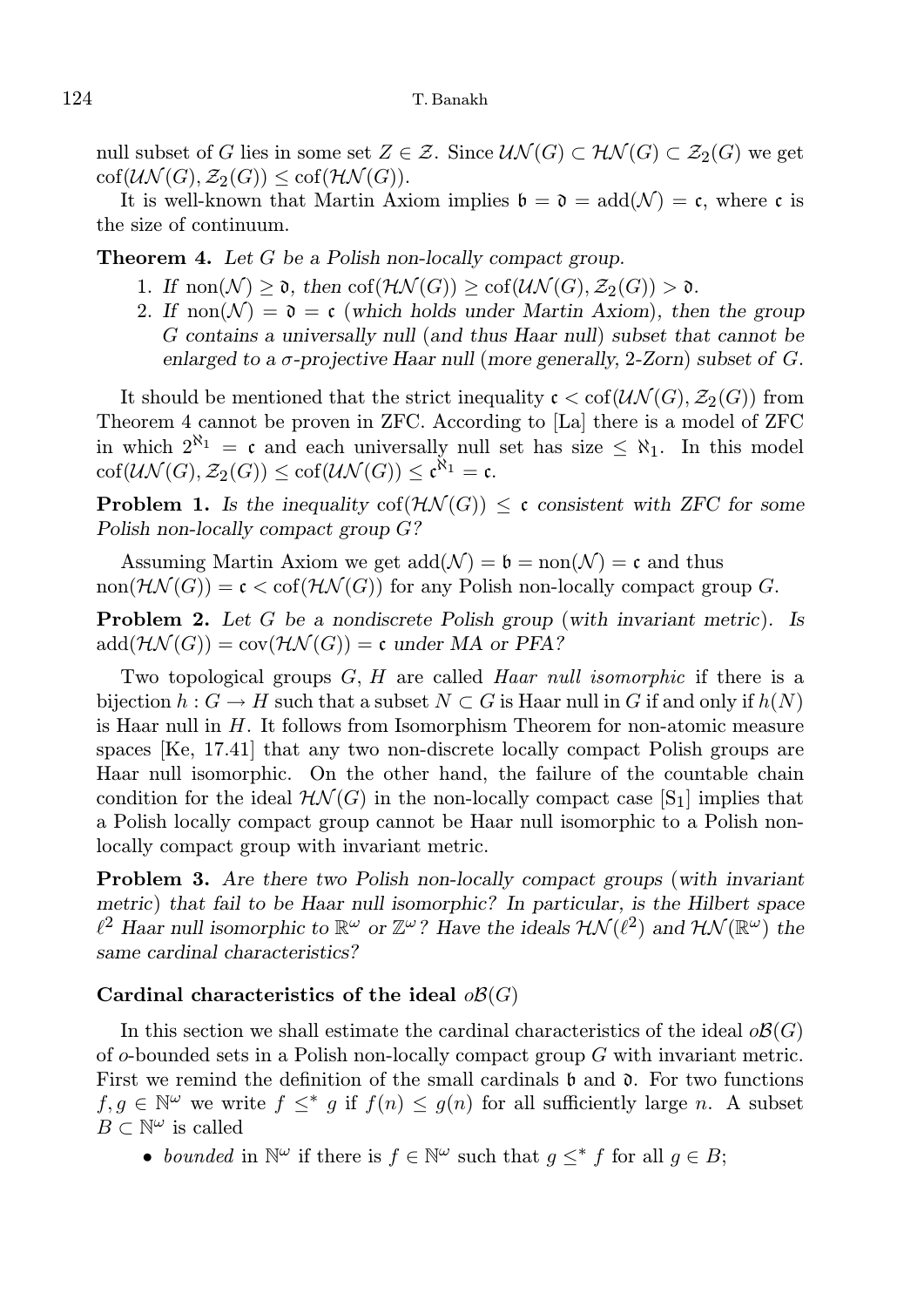• dominating if for any  $f \in \mathbb{N}^{\omega}$  there is  $g \in B$  with  $f \leq^* g$ .

By definition,  $\mathfrak b$  is the smallest size of an unbounded subset of  $\mathbb N^{\omega}$  while  $\mathfrak d$  is the smallest size of a dominating subset of  $\mathbb{N}^{\omega}$ , see [vD] or [V].

It is well-known (and easily seen) that the family  $\mathcal{B}$  (resp.  $\mathcal{ND}$ ) of bounded (resp. non-dominating) subsets of  $\mathbb{N}^{\omega}$  forms a  $\sigma$ -ideal. As we shall see, the ideal  $\mathcal{ND}$  is closely related to the ideal  $\mathcal{B}(G)$  while  $\mathcal{B}$  is related to the  $\sigma$ -ideal  $\mathcal{B}(G)$ generated by compact subsets of G.

**Lemma 1.** If G is a Polish non-locally compact group, then  $cov(\partial \mathcal{B}(G))$  <  $cov(\mathcal{N}\mathcal{D}) = \mathfrak{b} \leq \mathfrak{d} = \text{non}(\mathcal{N}\mathcal{D}) \leq \text{non}(o\mathcal{B}(G)).$ 

PROOF: To prove the lemma we shall construct a function  $\psi : G \to \mathbb{N}^{\omega}$  such that for any non-dominating subset  $D \subset \mathbb{N}^{\omega}$  the set  $\psi^{-1}(D)$  is o-bounded in G. Fix a decreasing neighborhood base  $(U_n)_{n>0}$  at the unit of the group G and a countable dense subset  $\{a_k\}_{k\in\omega}$  of G. Define a function  $\psi: G \to \mathbb{N}^{\omega}$  assigning to each  $x \in G$  the function  $y \in \mathbb{N}^{\omega}$  such that  $y(n)$  is the smallest number with  $x \in a_{y(n)}U_n$ . We claim that the map  $\psi: G \to \mathbb{N}^{\omega}$  satisfies our requirements.

Fix any non-dominating subset  $D \subset \mathbb{N}^{\omega}$  and consider the preimage  $\psi^{-1}(D) \subset$ G. To show that  $\psi^{-1}(D)$  is o-bounded in G, fix any sequence  $(W_n)_{n\geq 0}$  of neighborhoods of the origin of G. By induction construct an increasing function  $f: \omega \to \omega$  such that  $U_{f(n)} \subset W_n$  for all  $n \in \omega$ . Since D is not dominating, there is an increasing function  $y \in \mathbb{N}^{\omega}$  such that  $y \nleq^* z$  for all  $z \in D$ . Take any function  $g \in \mathbb{N}^{\omega}$  such that  $\min\{g(i) : f(k) \leq i < f(k+1)\} \geq y(f(k+1))$  for every  $k \geq 0$ .

For every  $n \geq 0$  let  $F_n = \{a_k : k \leq g(n)\}\$ . We claim that  $\psi^{-1}(D) \subset$  $\bigcup_{n\geq 0} F_n U_n$ . Assuming the converse find a point  $x \in \psi^{-1}(D) \setminus \bigcup_{n\geq 0} F_n U_n$ . Consider the function  $z = \psi(x) \in D$ . It follows from the definition of  $\psi$  that  $z(i) > g(i)$  for all  $i \geq 0$ . Let us show that  $z(i) \geq y(i)$  for all  $i \geq f(0)$ . Indeed, given such an i, find  $k \geq 0$  with  $f(k) \leq i \leq f(k+1)$  and observe that  $z(i) \ge g(i) \ge y(f(k+1)) \ge y(i)$ . Thus  $y \leq^* z \in D$  which contradicts the choice of  $y$ .

It follows from the property of the function  $\psi$  that  $\text{cov}(\mathcal{OB}(G)) \leq \text{cov}(\mathcal{ND})$  and  $\text{non}(o\mathcal{B}(G)) \geq \text{non}(\mathcal{ND})$ . To complete the proof it rests to note that  $\text{cov}(\mathcal{ND}) = \mathfrak{b}$ and non $(\mathcal{N}D) = \mathfrak{d}$ . To establish these equalities observe that a subset  $D \subset \mathbb{N}^{\omega}$  is not dominating if and only if  $D \subset \{x \in \mathbb{N}^{\omega} : f \nleq^* x\}$  for some  $f \in \mathbb{N}^{\omega}$ .

In the sequel we shall also need some information concerning cardinal characteristics of the  $\sigma$ -ideal  $\mathcal{B}(G)$  generated by compact subsets of a topological group  $G$ .

**Lemma 2.** Suppose G is a Polish non-locally compact group. Then  $add(\mathcal{B}(G)) =$  $\text{add}(\mathcal{B}) = \mathfrak{b} = \text{non}(\mathcal{B}) = \text{non}(\mathcal{B}(G))$  and  $\text{cov}(\mathcal{B}(G)) = \text{cov}(\mathcal{B}) = \mathfrak{d} = \text{cof}(\mathcal{B}) =$  $\mathrm{cof}(\mathcal{B}(G)).$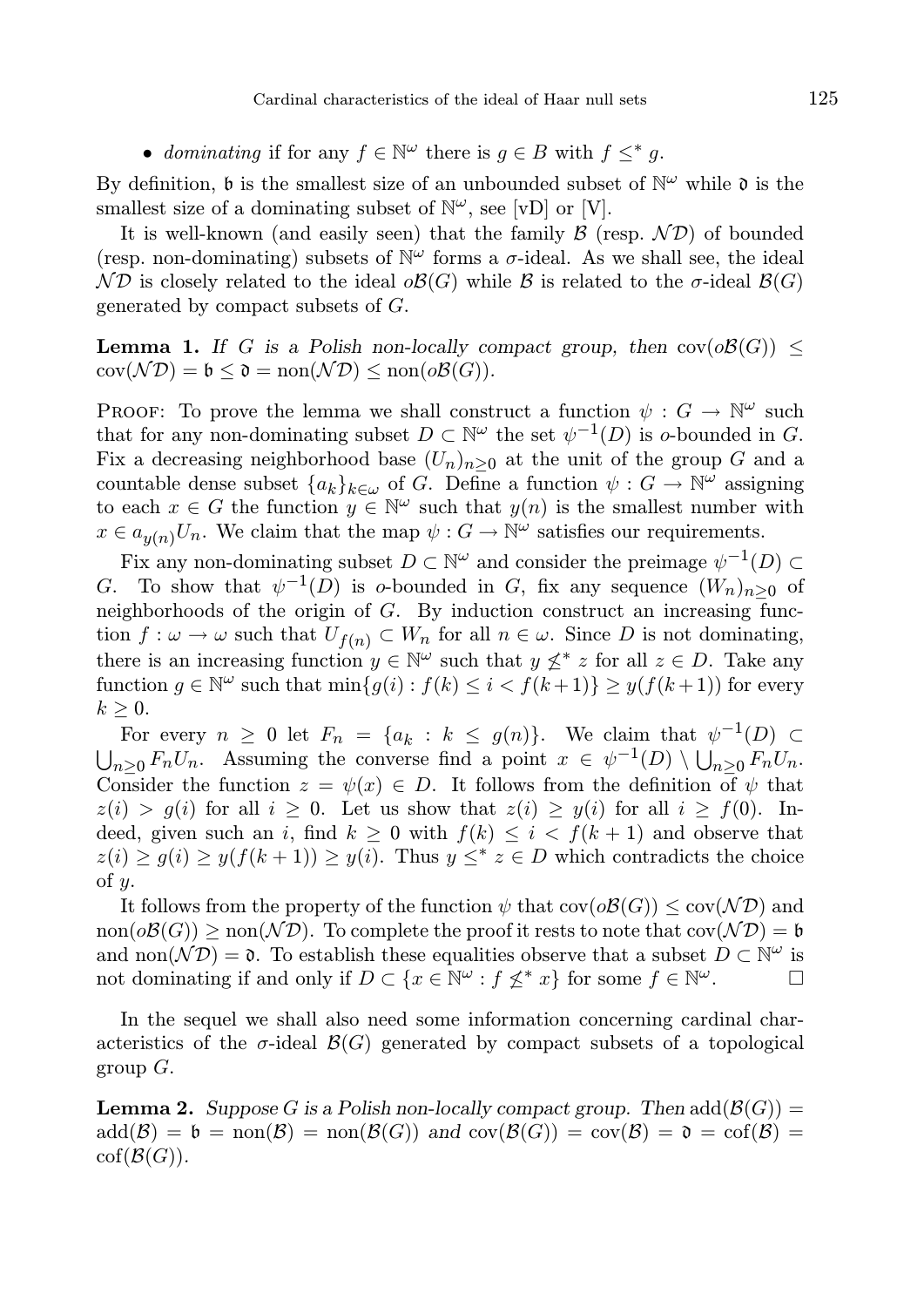PROOF: Let  $\bar{G}$  be any metrizable compactification of G and  $f: K \to \bar{G}$  be a continuous surjective map from a zero-dimensional compact space. Consider the preimage  $f^{-1}(G)$  and by Zorn Lemma find a minimal closed subset  $Z \subset f^{-1}(G)$ with  $f(Z) = G$ . Then Z, being Polish, zero-dimensional and nowhere locally compact, is homeomorphic to  $\mathbb{N}^{\omega}$  according to the Aleksandrov-Urysohn Theorem [Ke, 7.7]. Since the map  $f|Z$  is proper (that is the preimages of compact subsets are compact) we get that the space G is the image of the space  $\mathbb{N}^{\omega}$  under a continuous proper map  $\pi : \mathbb{N}^{\omega} \to G$ .

Call a subset of G  $\sigma$ -bounded if it lies in a  $\sigma$ -compact subset of G. Observe that a subset  $B \subset \mathbb{N}^{\omega}$  lies in a  $\sigma$ -compact subset of  $\mathbb{N}^{\omega}$  if and only if it is bounded in the sense of the pre-order  $\leq^*$ . Consequently, for any bounded subset A of ( $\mathbb{N}^{\omega}, \leq^*$ ) the image  $\pi(A)$  is  $\sigma$ -bounded in G and for any  $\sigma$ -bounded subset  $B \subset G$ the preimage  $\pi^{-1}(B)$  is bounded in  $(\mathbb{N}^{\omega}, \leq^*)$ . This observation together with known equalities  $add(\mathcal{B}) = \mathfrak{b} = \text{non}(\mathcal{B})$  and  $cov(\mathcal{B}) = \mathfrak{d} = cof(\mathcal{B})$  allow us to conclude that  $\text{add}(\mathcal{B}(G)) = \text{add}(\mathcal{B}) = \mathfrak{b} = \text{non}(\mathcal{B}) = \text{non}(\mathcal{B}(G))$  and  $\text{cov}(\mathcal{B}(G)) =$  $cov(\mathcal{B}) = \mathfrak{d} = cof(\mathcal{B}) = cof(\mathcal{B}(G)).$ 

Finally let us prove another useful lemma which probably belongs to the mathematical folklore.

**Lemma 3.** Let  $\mathcal F$  be a family of universally measurable subsets of a Polish space X. If  $|\mathcal{F}| < \text{add}(\mathcal{N})$ , then the union  $\bigcup \mathcal{F}$  is universally measurable in X.

PROOF: Fix any finite Borel measure  $\mu$ . We have to show that the union  $\bigcup \mathcal{F}$  is  $\mu$ measurable. Let  $C = \{x \in X : \mu(\{x\}) > 0\}$ . It is clear that the set C is at most countable and thus Borel. Consider the discrete measure  $\nu = \sum_{x \in C} \mu({x}) \delta_x$ where  $\delta_x$  is the Dirac measure concentrated at x. Then  $\eta = \mu - \nu$  is a nonatomic measure. Since each subset of X is  $\nu$ -measurable, it suffices to show that the set  $\bigcup \mathcal{F}$  is  $\eta$ -measurable. That is so if  $\eta = 0$ . So we consider the case of non-trivial measure  $\eta$ . Multiplying  $\eta$  by a suitable constant we may assume that  $\eta$  is a probability measure. Then by Isomorphism Theorem for non-atomic probability measures [Ke, 17.41] the measure  $\eta$  is equivalent to the Lebesgue measure  $\lambda$  on [0, 1]. Hence we may assume that  $X = [0, 1]$  and  $\eta = \lambda$ . Let  $\lambda_*(\bigcup \mathcal{F}) = \sup\{\lambda(S) : S \subset \cup \mathcal{F} \text{ is } \sigma\text{-compact}\}\$ and find a  $\sigma\text{-compact subset}$  $S \subset \bigcup \mathcal{F}$  with  $\lambda(S) = \lambda_*(\bigcup \mathcal{F})$ . Then  $\lambda(B) = 0$  for any measurable subset  $B \subset \bigcup \mathcal{F} \backslash S$ . It follows that  $\lambda(F \backslash S) = 0$  for each  $F \in \mathcal{F}$ . Since  $|\mathcal{F}| < \text{add}(\mathcal{N})$  we conclude  $\lambda(\bigcup \mathcal{F} \setminus S) = 0$  which implies that  $\bigcup \mathcal{F} = S \cup (\bigcup \mathcal{F} \setminus S)$  is  $\lambda$ -measurable.  $\Box$ 

#### Proof of Theorem 1

We divide the proof of Theorem 1 into three lemmas.

Lemma 4. If G is a Polish non-locally compact group with invariant metric, then  $o\mathcal{B}(G) \subset \mathcal{HN}(G)$ .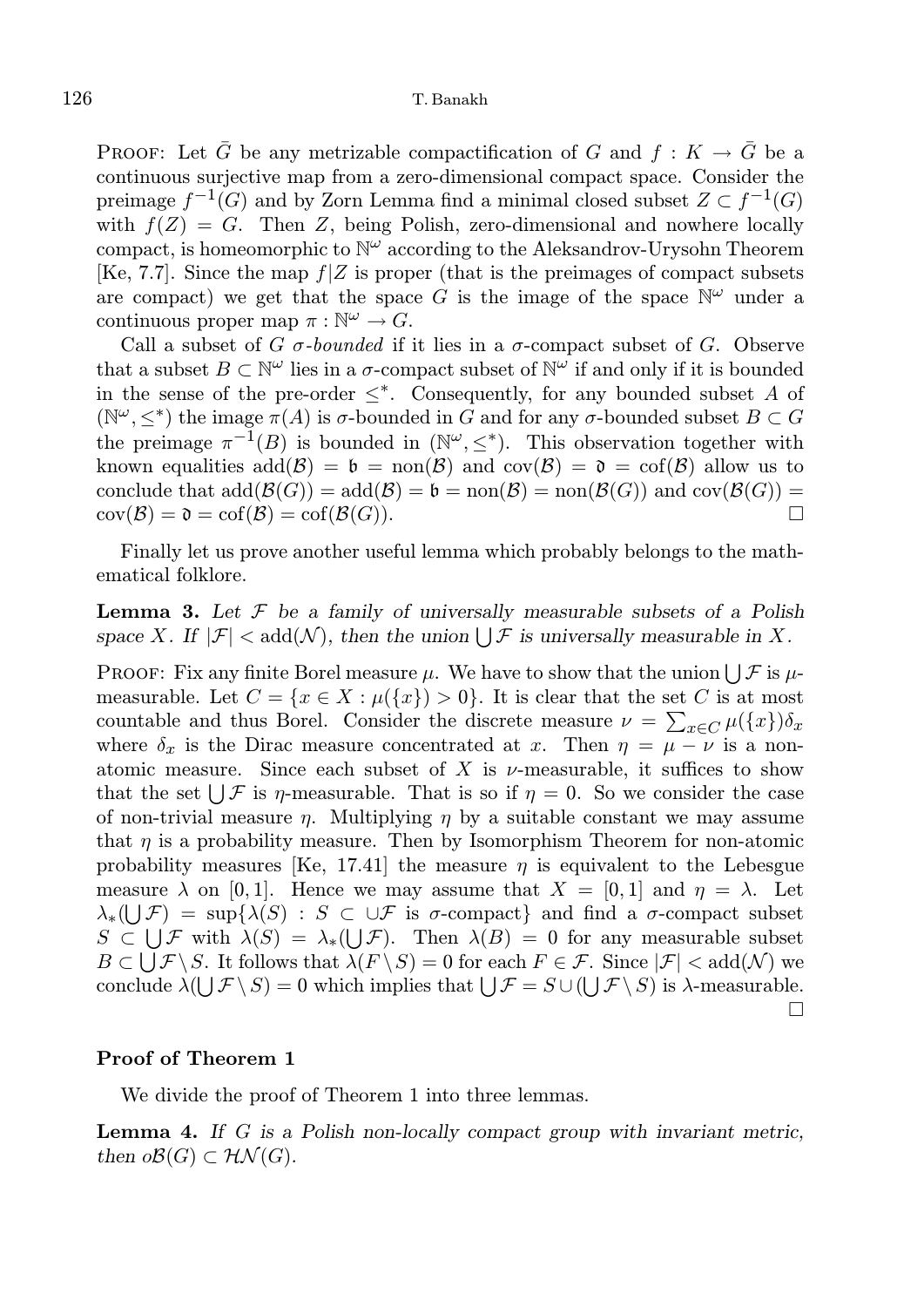**PROOF:** Fix any complete invariant metric d on the group  $G$ . Since  $G$  is not locally compact, no non-empty open subset of  $G$  is totally bounded. Using this observation we can inductively construct a sequence  $(\varepsilon_n)_{n>0} \subset (0,1]$  of positive reals such that for every  $n \geq 0$  the  $\varepsilon_n$ -ball  $B(\varepsilon_n) = \{x \in G : d(x, 0) < \varepsilon_n\}$  around the origin of G fails to have a finite  $6\varepsilon_{n+1}$ -net. Then  $\varepsilon_{n+1} \leq \frac{1}{6}\varepsilon_n \leq \frac{1}{6^n}$  for all n. By the invariance of the metric d we get  $F \cdot B(\varepsilon_n) = B(\varepsilon_n) \cdot F$  for any finite subset  $F \subset G$ .

To show that  $\partial \mathcal{B}(G) \subset \mathcal{HM}(G)$ , fix any o-bounded subset  $B \subset G$  and find a sequence  $(F_n)_{n\geq 0}$  of finite subsets of G such that  $B \subset \bigcap_{k\geq 0} \bigcup_{n\geq k} F_n B(\varepsilon_n)$ . Observe that the set  $M = \bigcap_{k \geq 0} \bigcup_{n \geq k} F_n B(\varepsilon_n)$  is Borel in G.

Using the fact that the  $\varepsilon_n$ -ball  $\bar{B}(\varepsilon_n)$  admits no finite  $6\varepsilon_{n+1}$ -net, for every  $n \geq 0$  fix a finite subset  $D_n \subset B(\varepsilon_n)$  of size  $|D_n| = 2^{n+1}|F_{n+2}|$  which is  $6\varepsilon_{n+1}$ separated in the sense that  $d(x, y) \geq 6\varepsilon_{n+1}$  for any distinct points  $x, y \in D_n$ .

Let  $D = \bigcup_{n \geq 0} \prod_{k \leq n} D_k$  and let  $\bar{D} = \prod_{k \geq 0} D_k$  be the infinite product endowed with the Tychonov product topology. Consider the map  $\psi : D \to G$  assigning to each finite sequence  $(x_0, \ldots, x_n) \in D$  the product  $x_0 \cdots x_n$  in G. Also let  $\varphi : \overline{D} \to G$  be the continuous map assigning to each infinite sequence  $(x_n)_{n>0}$ the limit  $\lim_{n\to\infty} x_0 \cdots x_n$  of the sequence  $(x_0 \cdots x_n)_{n>0}$ . It can be shown that for any distinct sequences  $x = (x_n)_{n>0}$  and  $y = (y_n)_{n>0}$  in D with  $k = \min\{n \in \mathbb{Z}^n : n \geq 0\}$  $\omega: x_n \neq y_n$  we get  $d(\varphi(x), \varphi(y)) \geq 6\varepsilon_{k+1} - 2\sum_{i=k+1}^{\infty} \varepsilon_i > 2\varepsilon_{k+1}$ . This implies that for any  $g, h \in G$  and any  $k \geq 1$  the preimage  $\varphi^{-1}(gB(\varepsilon_{k+1})h)$  is small in the sense that there is a finite sequence  $(x_0, \ldots, x_{k-1}) \in D$  such that for any  $y \in \varphi^{-1}(gB(\varepsilon_{k+1})h)$  we get  $y_i = x_i$  for all  $i < k$ .

Let  $\lambda = \bigotimes_{n \geq 0} \lambda_n$  be the tensor product of probability counting measures  $\lambda_n$ on  $D_n$  (i.e.,  $\lambda_n(\overline{A}) = |A|/|D_n|$  for  $A \subset D_n$ ) and  $\mu$  be the image of the measure  $\lambda$ under the map  $\varphi$  (i.e.,  $\mu(A) = \lambda(\varphi^{-1}(A))$  for a Borel subset  $A \subset G$ ).

We claim that  $\mu(gMh) = 0$  for each  $g, h \in G$ . For this we note that for any  $g, h \in G \text{ and } k \geq 1 \text{ we get } \mu(gB(\varepsilon_{k+1})h) = \lambda(\varphi^{-1}(gB(\varepsilon_{k+1})h)) \leq (\prod_{i \leq k} |D_i|)^{-1}.$ Consequently,  $\mu(gF_{k+1}B(\varepsilon_{k+1})h) \leq |F_{k+1}| \left(\prod_{i < k} |D_i|\right)^{-1} \leq \frac{|F_{k+1}|}{|D_{k-1}|}$  $\frac{|F_{k+1}|}{|D_{k-1}|} = \frac{1}{2^k}$  and

$$
\mu(gMh) \leq \mu\left(\bigcup_{i>k} gF_iB(\varepsilon_i)h\right) \leq \sum_{i>k} \frac{1}{2^{i-1}} = \frac{1}{2^{k-1}}.
$$

Sending k to  $\infty$  we get  $\mu(gMh) = 0$ , which means that B lies in the Haar null  $G_{\delta}$ -subset M of G.

**Lemma 5.** If  $\pi$  :  $G \to H$  is a continuous surjective homomorphism from a Polish group G onto a non-discrete (locally compact) Polish group H, then a subset  $A \subset H$  is Haar null (if and) only if its preimage  $\pi^{-1}(A)$  is Haar null in G, which implies  $cov(\mathcal{HN}(G)) \leq cov(\mathcal{HN}(H))$  and  $non(\mathcal{HN}(G)) \geq non(\mathcal{HN}(H)).$ 

PROOF: To prove the "only if" part assume that a subset  $A$  is Haar null in  $H$ . Without loss of generality,  $A$  is universally measurable in  $H$ . Then its preimage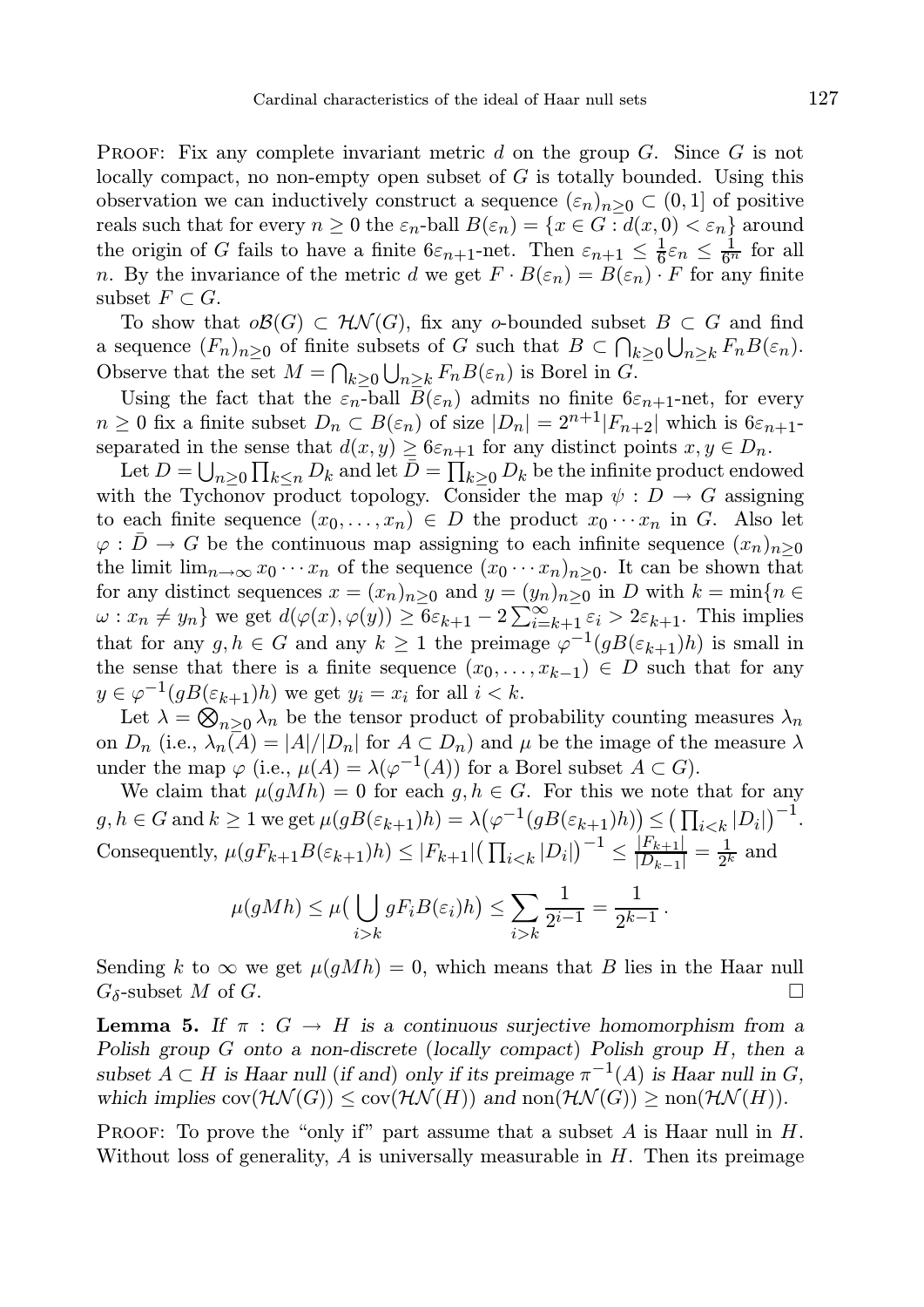$\pi^{-1}(A)$  is universally measurable in G. Fix any probability measure  $\mu$  on H with  $u(xAu) = 0$  for all  $x, y \in H$  and find any probability measure  $\eta$  on G that maps onto  $\mu$  by the homomorphism  $\pi$  (the existence of such a measure  $\eta$  follows from the Jankov, von Neumann Uniformization Theorem [Ke, 18.1]). Then for any  $x, y \in G$  we get  $\eta(x\pi^{-1}(A)y) = \eta(\pi^{-1}(\pi(x)A\pi(y))) = \mu(\pi(x)A\pi(y)) = 0$ , which means that  $\pi^{-1}(A)$  is Haar null.

To prove that  $cov(\mathcal{H}\mathcal{N}(G)) < cov(\mathcal{H}\mathcal{N}(H))$  take any cover C of H by Haar null sets with  $|\mathcal{C}| = \text{cov}(\mathcal{H}\mathcal{N}(H))$  and observe that  $\pi^{-1}(\mathcal{C}) = {\pi^{-1}(C) : C \in \mathcal{C}}$ C is a cover of G by Haar null sets, which yields  $cov(\mathcal{HN}(G)) \leq |\pi^{-1}(\mathcal{C})| \leq$  $cov(\mathcal{HN}(H)).$ 

To prove that  $\text{non}(\mathcal{H}\mathcal{N}(G))$  >  $\text{non}(\mathcal{H}\mathcal{N}(H))$  take any subset  $A \subset G$  of size  $|A| < \text{non}(\mathcal{HN}(H))$ . Then  $|\pi(A)| < \text{non}(\mathcal{HN}(H))$  and hence  $\pi(A)$  is Haar null in H while  $\pi^{-1}(\pi(A)) \supset A$  is Haar null in G. Thus non $(\mathcal{HN}(G)) \geq \text{non}(\mathcal{HN}(H)).$ 

To prove the "if" part, suppose that the group H is locally compact and  $A \subset H$ is such that  $\pi^{-1}(A)$  is Haar null in G. Let  $\lambda$  denote a left invariant Haar measure on H. We should show that  $\lambda(A) = 0$ . The set  $\pi^{-1}(A)$ , being Haar null, is contained in a universally measurable subset  $M \subset G$  for which there exists a probability measure  $\mu$  with compact support on G such that  $\mu(xMy) = 0$  for all  $x, y \in G$ . Find a locally finite Borel measure  $\eta$  on G that maps onto the Haar measure  $\lambda$  by the homomorphism  $\pi$ . Consider the convolution  $\eta * \mu$  of the measures  $\eta$  and  $\mu$ , i.e., a measure assigning to a continuous function  $f: G \to \mathbb{R}$  the integral  $\int_{\eta} \int_{\mu} f(xy) dx dy$ . It follows from the Fubini Theorem that  $\eta * \mu(M) = 0$ , see [THJ, 2.4.4].

Let us show that the homomorphism  $\pi$  maps the measure  $\eta * \mu$  onto the Haar measure  $\lambda$ . Indeed, given a Borel subset  $B \subset H$  denote by  $\chi_B : H \to \{0,1\}$  the characteristic function of the set  $B$  and applying the Fubini Theorem conclude that

$$
\eta * \mu(\pi^{-1}(B)) = \int_{\eta} \int_{\mu} \chi_B \circ \pi(xy) \, dx \, dy
$$
  
= 
$$
\int_{\mu} \int_{\eta} \chi_B \circ \pi(xy) \, dy \, dx = \int_{\mu} \eta(\pi^{-1}(\pi(x^{-1})B)) \, dx
$$
  
= 
$$
\int_{\mu} \lambda(\pi(x^{-1})B) \, dx = \int_{\mu} \lambda(B) \, dx = \lambda(B).
$$

Since  $\eta * \mu(M) = 0$  there is a  $\sigma$ -compact set  $S \subset G \backslash M$  such that  $\eta * \mu(G \backslash S) = 0$ . Then  $\lambda(H \setminus \pi(S)) = 0$  and hence  $\lambda(A) = 0$  since  $A \cap \pi(S) = \emptyset$ .

**Lemma 6.** If a non-locally compact Polish group  $G = \prod_{n \geq 0} G_n$  is the product of locally compact groups, then  $o\mathcal{B}(G) \subset \mathcal{HN}(G)$ .

PROOF: We remind that the *modular function* on a locally compact group H endowed with a left invariant Haar measure  $\lambda$  is a unique homomorphism  $\Delta$ :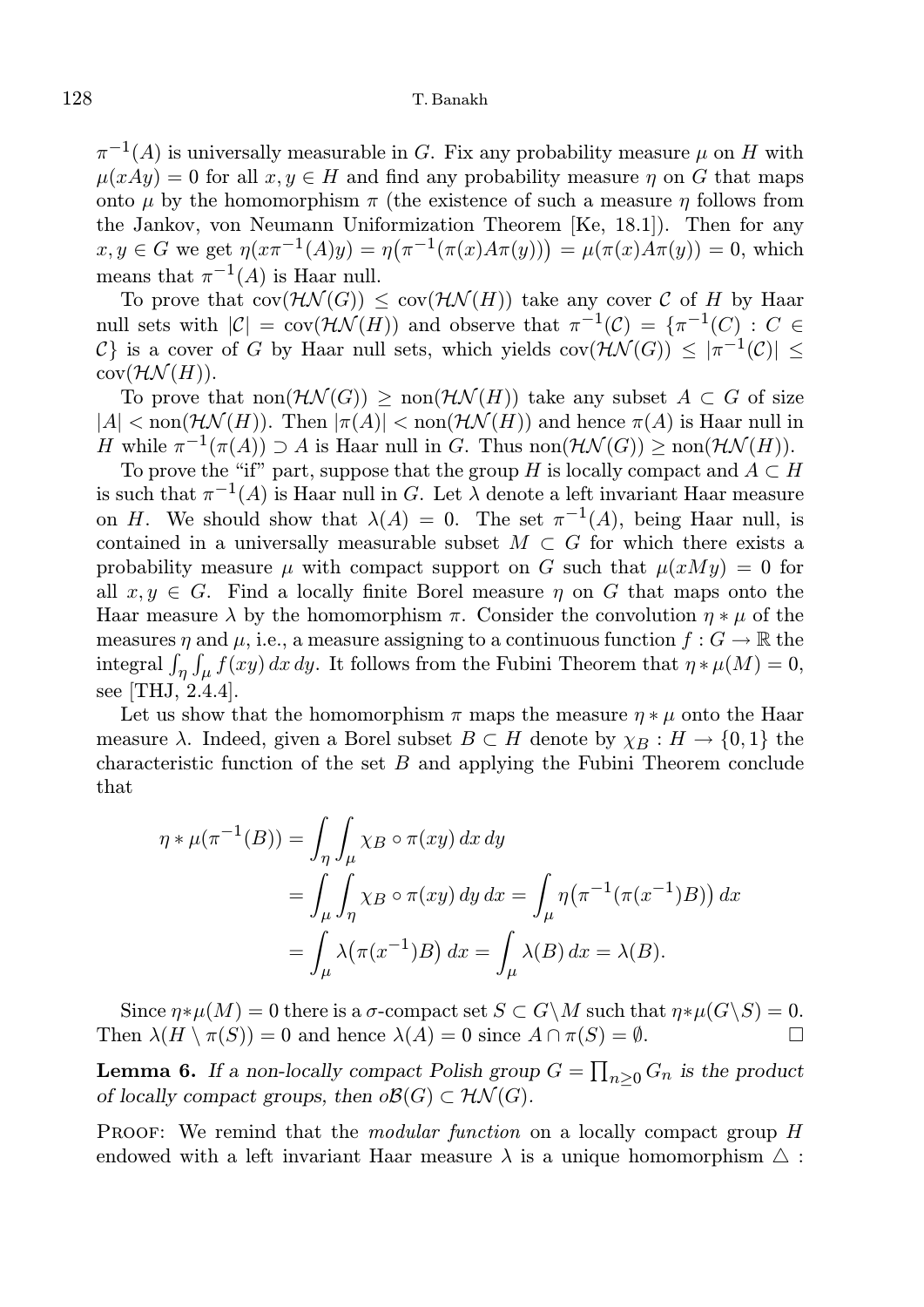$H \to \mathbb{R}_+$  into the multiplicative group of positive real numbers such that  $\lambda(Bx) =$  $\Delta(x)\lambda(B)$  for any  $x \in H$  and a Borel subset  $B \subset H$ , see [He, §1.2] or [Za, §4]. A locally compact group  $H$  is *unimodular* if its modular function is constant (this is equivalent to saying that any left invariant Haar measure on  $H$  is right invariant).

To prove that  $o\mathcal{B}(G) \subset \mathcal{HN}(G)$  fix any o-bounded subset  $B \subset G = \prod_{n \geq 0} G_n$ . Without loss of generality, we can assume that all the groups  $G_n$  are not compact.

If infinitely many groups  $G_n$  fail to be unimodular, then the Polish abelian group  $H = \prod_{n \geq 0} G_n / \text{Ker}(\triangle_n)$  is not locally compact and consequently, the group G admits a continuous homomorphism  $\pi : G \to H$  onto the Polish nonlocally compact abelian group H. By [Tk, 3.10] the set  $\pi(B)$  is o-bounded in H. Since the abelian group  $H$  has invariant metric we may apply Lemma 4 to conclude that  $o\mathcal{B}(H) \subset \mathcal{HN}(H)$  and thus the set  $\pi(B)$  is Haar null in H. Applying Lemma 5 we get that the preimage  $\pi^{-1}(\pi(B)) \supset B$  is Haar null in G.

Now consider the case when almost all the groups  $G_n$  are unimodular. Without loss of generality, we can assume that the groups  $G_n$  are unimodular for all  $n \geq 1$ . For every  $n \geq 0$  fix a left invariant Haar measure  $\lambda_n$  on the locally compact group  $G_n$  and a neighborhood  $W_n \subset G_n$  of the unit, having compact closure in  $G_n$ . Let  $U_n = \{(x_i)_{i \geq 0} \in G : x_i \in W_i \text{ for } i \leq n\}, n \geq 1.$  Using the o-boundedness of the set B find a sequence  $(F_n)_{n>1}$  of finite subsets of the group G such that  $B \subset \bigcap_{k \geq 1} \bigcup_{n \geq k} F_n U_n$ . Note that the set  $M = \bigcap_{k \geq 1} \bigcup_{n \geq k} F_n U_n$  is Borel and hence universally measurable. We claim that it is Haar null in G.

To find a suitable measure  $\mu$  on G, for every  $n \geq 0$  fix a compact subset  $K_n \subset$  $G_n$  with  $\lambda_n(K_n) \geq 2^n |F_n| \lambda_n(W_n)$  (such a set  $K_n$  exists since  $G_n$  is not compact and the measure  $\lambda_n$  is unbounded). Next, consider the probability measure  $\mu_n$  on  $G_n$  defined by  $\mu_n(B) = \frac{\lambda_n(B \cap K_n)}{\lambda_n(K_n)}$  for a Borel subset  $B \subset G_n$ . Finally consider the tensor product  $\mu = \bigotimes_{n \geq 0} \mu_n$  of the measures  $\mu_n$ .

We claim that  $\mu(xMy) = 0$  for any  $x, y \in G$ . For this notice that by the invariance of the measures  $\lambda_n$ , for every  $n \geq 1$  we get

$$
\mu(xF_nU_ny) \le |F_n|\frac{\lambda_n(W_n)}{\lambda_n(K_n)} \le \frac{1}{2^n}.
$$

Consequently, for every  $k \geq 0$ 

$$
\mu(xMy) \leq \mu\left(\bigcup_{n\geq k} xF_nU_ny\right) \leq \sum_{n\geq k} \frac{1}{2^n} = \frac{1}{2^{k-1}}.
$$

Sending k to  $\infty$  we get  $\mu(xMy) = 0$  which means that  $M \supset B$  is Haar null in G.  $\Box$ 

### Proof of Theorem 2

Suppose that  $G$  is a non-discrete Polish group.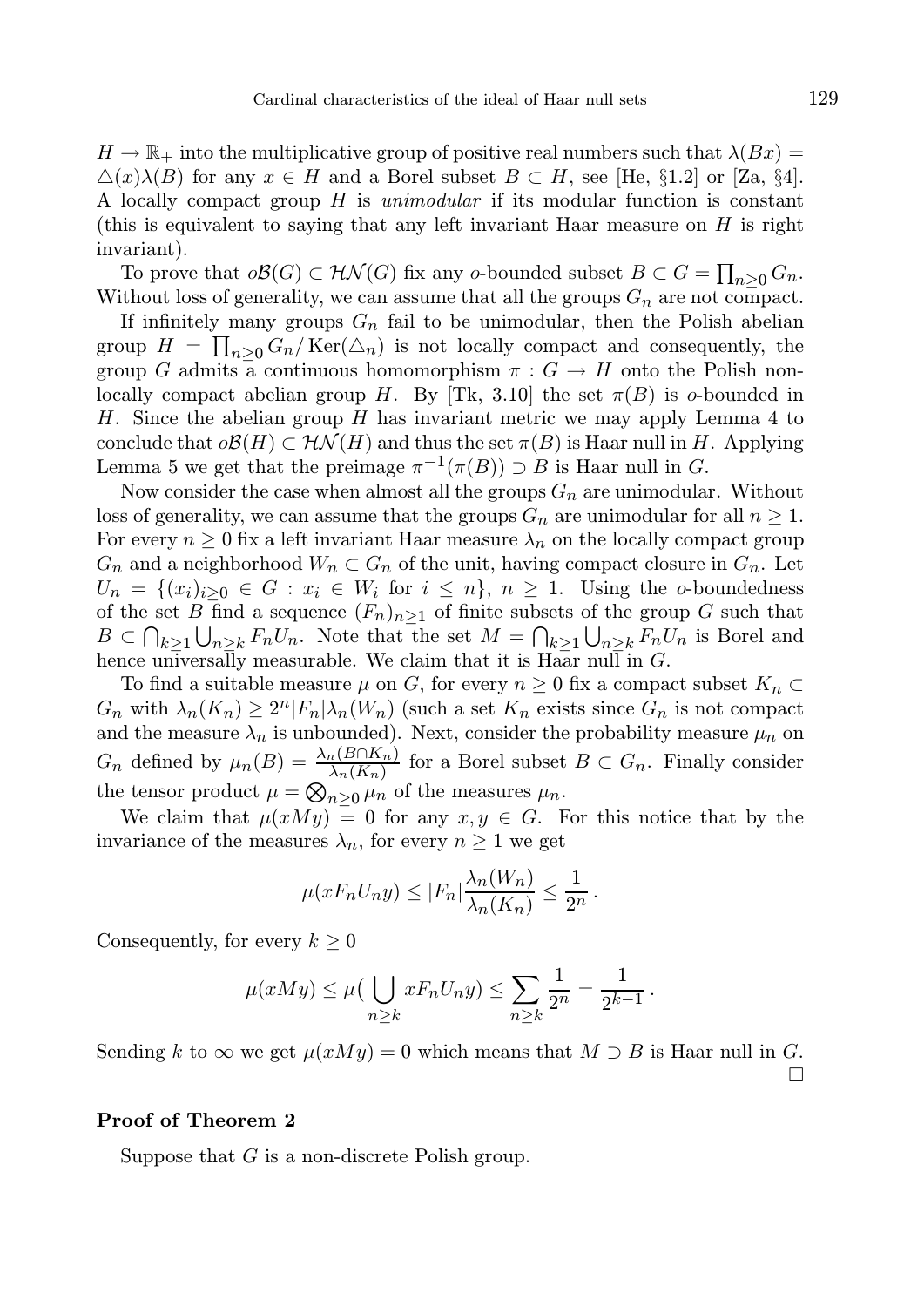1. If G is locally compact, then a subset  $A \subset G$  is Haar null if and only if A has zero measure with respect to a left-invariant Haar measure  $\lambda$  on G, see [THJ, p. 374. Replace the Haar measure  $\lambda$  by a Borel probability measure  $\mu$  equivalent to  $\lambda$  in the sense that  $\mu(B) = 0$  for a Borel subset  $B \subset G$  if and only if  $\lambda(B) = 0$ . By Theorem [Ke, 17.41] on the isomorphism of measure spaces, there is a Borel isomorphism  $f: G \to [0, 1]$  such that for any Borel subset  $B \subset G$   $\mu(B) = \tau(f(B))$ where  $\tau$  is the Lebesgue measure on [0, 1]. This shows that the ideal  $\mathcal{H}\mathcal{N}(G)$  is isomorphic to the ideal  $\mathcal N$  of Lebesgue null subsets of [0, 1] and consequently these ideals have the same cardinal characteristics, i.e.,  $add(\mathcal{HN}(G)) = add(\mathcal{N}),$  $cov(\mathcal{HN}(G)) = cov(\mathcal{N}), \, \text{non}(\mathcal{HN}(G)) = \text{non}(\mathcal{N}), \, \text{and} \, \text{cof}(\mathcal{HN}(G)) = \text{cof}(\mathcal{N}).$ 

2. Suppose that G is not locally compact and admits an invariant metric. The inclusion  $\partial \mathcal{B}(G) \subset \mathcal{HN}(G)$  and estimates  $cov(\partial \mathcal{B}(G)) \leq \mathfrak{b}$ , non $(\partial \mathcal{B}(G)) \geq \mathfrak{d}$ proved in Lemmas 4 and 1 imply  $cov(\mathcal{HM}(G)) \leq cov(\mathcal{O}(\mathcal{B}(G))) \leq \mathfrak{b}$  and  $non(\mathcal{HN}(G))$  $\geq \text{non}(\partial \mathcal{B}(G)) \geq \mathfrak{d}$ . The estimate  $\text{non}(\mathcal{N}) \leq \text{non}(\mathcal{H}\mathcal{N}(G))$  follows from the inclusion  $\mathcal{UN}(G) \subset \mathcal{HN}(G)$  and the well-known equality non $(\mathcal{UN}) = \text{non}(\mathcal{N})$ (holding because of the Isomorphism Theorem for non-atomic measure spaces  $[\text{Ke}, 17.41]$ . Therefore  $\text{cov}(\mathcal{HN}(G)) \leq \mathfrak{b} \leq \max\{\mathfrak{d}, \text{non}(\mathcal{N})\} \leq \text{non}(\mathcal{HN}(G)) \leq$  $cof(\mathcal{HN}(G)).$ 

To show that  $\text{cof}(\mathcal{H}\mathcal{N}(G)) > \min\{\mathfrak{d},\text{non}(\mathcal{N})\}\$ we first prove that  $\text{non}(\mathcal{N}) \geq \mathfrak{d}$ implies  $\text{cof}(\mathcal{H}\mathcal{N}(G)) \geq \text{cof}(\mathcal{U}\mathcal{N}(G), \mathcal{Z}_2(G)) > \mathfrak{d}$  (this will be used for the proof of Theorem 4).

Assuming that non $(\mathcal{N}) \geq \mathfrak{d}$  and cof $(\mathcal{UN}(G), \mathcal{Z}_2(G)) \leq \mathfrak{d}$ , fix a family  $\{Z_\alpha\}_{\alpha < \mathfrak{d}}$ of 2-Zorn subsets of G such that each universally null subsets of G lies in  $Z_{\alpha}$  for some ordinal  $\alpha < \mathfrak{d}$  (as usual, we identify cardinals with initial ordinals). Since  $\text{cof}(\mathcal{B}(G)) = \text{cof}(\mathcal{B}) = \mathfrak{d}$ , we can also fix a family  $\{C_{\alpha}\}_{{\alpha}<\mathfrak{d}}$  of  $\sigma$ -compact subsets of G such that each  $\sigma$ -compact sets C lies in some  $C_{\alpha}$ .

Let us show that for any ordinal  $\alpha < \mathfrak{d}$  we get  $G \neq Z_{\alpha} \cup (\bigcup_{\beta \leq \alpha} C_{\alpha})$ . Let  $S_{\alpha} = \bigcup_{\beta \leq \alpha} C_{\beta}$  and consider the set  $S_{\alpha} \cdot S_{\alpha}^{-1} = \bigcup_{\beta, \gamma \leq \alpha} C_{\beta} \cdot C_{\gamma}^{-1}$  which is the union of  $\lt \mathfrak{d}$  compact subsets of G. Since  $cov(\mathcal{B}(G)) = cov(\mathcal{B}) = \mathfrak{d}$ , there is an element  $g \in G \backslash (S_\alpha \cdot S_\alpha^{-1})$ . For this element g we get  $S_\alpha \cap gS_\alpha = \emptyset$ . Assuming that  $G = Z_{\alpha} \cup S_{\alpha}$  we would get  $gS_{\alpha} \subset Z_{\alpha}$  and  $S_{\alpha} \subset g^{-1}Z_{\alpha}$ . Then  $G = Z_{\alpha} \cup g^{-1}Z_{\alpha}$ which is not possible as  $Z_{\alpha}$  is 2-Zorn. Consequently,  $G \neq Z_{\alpha} \cup S_{\alpha}$  and we can pick a point  $x_{\alpha} \in G \setminus (Z_{\alpha} \cup S_{\alpha}).$ 

We claim that the subset  $X = \{x_{\alpha} : \alpha < \mathfrak{d}\}\$ is universally null. Fix any probability non-atomic measure  $\mu$  on G and find a  $\sigma$ -compact subset  $C \subset G$ with  $\mu(G \setminus C) = 0$ , see [Ke, 17.11]. By the choice of the family  $\{C_{\alpha}\}\)$ , there is an ordinal  $\alpha < \mathfrak{d}$  with  $C \subset C_{\alpha}$ . It follows from the construction of X that  $X \cap C_\alpha \subset \{x_\beta : \beta \leq \alpha\}$  and  $|X \cap C_\alpha| < \mathfrak{d}$ . Since  $\mathfrak{d} \leq \text{non}(\mathcal{N}) = \text{non}(\mathcal{U}\mathcal{N}(G))$ , the set  $X \cap C_\alpha$  is universally null. Consequently,  $\mu(X) \leq \mu(X \cap C_\alpha) + \mu(G \setminus C_\alpha) = 0$ , i.e., X is universally null and hence Haar null. By the choice of the family  $\{Z_{\alpha}\}\,$ there is an ordinal  $\alpha < \mathfrak{d}$  with  $X \subset Z_{\alpha}$ . On the other hand  $X \setminus Z_{\alpha} \ni x_{\alpha}$ , which is a contradiction.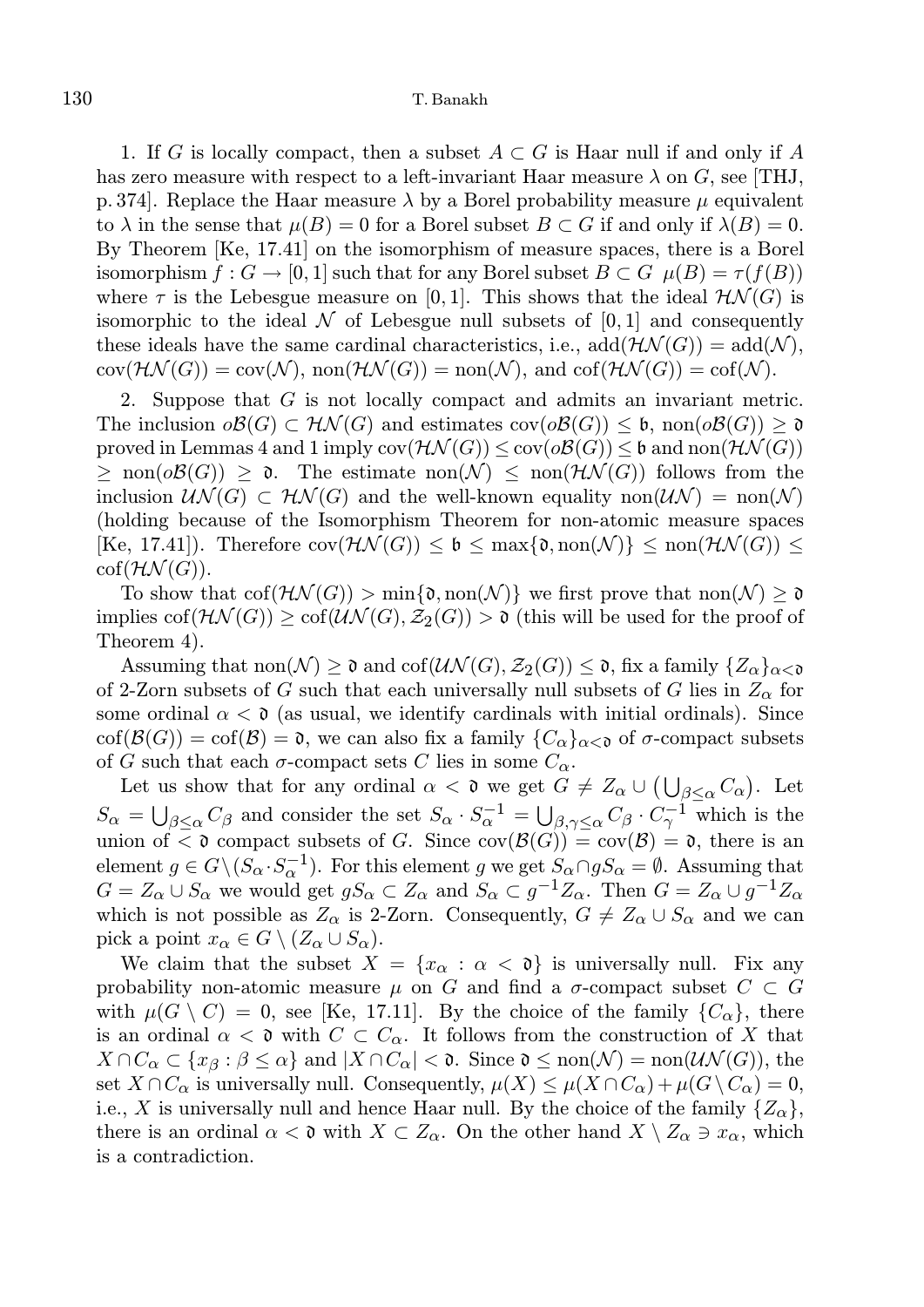Thus  $\text{cof}(\mathcal{H}\mathcal{N}(G)) > \text{cof}(\mathcal{U}\mathcal{N}(G), \mathcal{Z}_2(G)) > \mathfrak{d} > \min\{\mathfrak{d}, \text{non}(\mathcal{N})\}\$ under non(N) >  $\mathfrak{d}$ . If non(N) <  $\mathfrak{d}$ , then again cof(HN(G)) > non(HN(G)) >  $\mathfrak{d}$  >  $\min\{\mathfrak{d}, \text{non}(\mathcal{N})\}.$ 

3. Assume that  $H$  is a non-discrete locally compact group and either  $H$  is a closed normal subgroup of G or else H is a quotient of G. In both cases we shall construct a map  $p: G \to H$  such that a subset  $N \subset H$  is Haar null in H if and only if  $p^{-1}(N)$  is Haar null in G. If H is a quotient group of G, then let  $p: G \to H$  be the quotient homomorphism and apply Lemma 5.

So now consider the case when  $H$  is a closed normal subgroup of  $G$ . According to [Ke, 12.17] the quotient homomorphism  $\pi : G \to G/H$  admits a Borel section  $s: G/H \to G$ . The set  $T = s(G/H)$ , being the image of the Polish space  $G/H$ under an injective Borel map, is Borel in  $G$ , see [Ke, 15.1].

Consider the map  $p : G \to H$  assigning to a point  $x \in G$  the point  $p(x) =$  $(s \circ \pi(x))^{-1}x$ . We claim that  $p^{-1}(B) = TB$  for any subset  $B \subset H$ . Indeed, for any  $t \in T$  and  $b \in B$ 

$$
p(tb) = (s \circ \pi(tb))^{-1}tb = (s \circ \pi(t))^{-1}tb = t^{-1}tb = b \in B.
$$

On the other hand, if  $p(x) = b \in B$ , then  $b = p(x) = (s \circ \pi(x))^{-1}x$  and thus  $x = (s \circ \pi(x))b \in TB$ .

We claim that a subset  $N \subset H$  is Naar null in H if and only if TN is Haar null in G. Fix a left-invariant Haar measure  $\lambda$  on H.

Suppose that N is Haar null in H. Then  $\lambda(N) = 0$  and we can assume that N is Borel in H. The product  $TN = p^{-1}(N)$ , being the image of the Borel space  $T \times N$  under an injective continuous map, is Borel and thus universally measurable in G, see [Ke, 15.1]. We claim that  $\lambda(xTNy) = 0$  for all  $x, y \in G$ . Given points  $x, y \in G$  let  $t = s(x^{-1}y^{-1})$  and observe that  $xTNy \cap H = xtNy$  and hence  $\lambda(xTNy) = \lambda(xtNy) = \lambda(Ny) = \Delta(y)\lambda(N) = 0$  which means that TN is Haar null in G.

Now assume conversely, that  $TN$  is Haar null in G. To show that N is Haar null in H it suffices to verify that  $\lambda(N) = 0$ . Fix a universally measurable subset  $M \supset TN$  of G and a probability measure  $\mu$  on G such that  $\mu(xMy) = 0$  for all  $x, y \in G$ . Consider the convolution  $\lambda * \mu$  assigning to a Borel function  $f: G \to \mathbb{R}$ the integral  $\int_{\lambda} \int_{\mu} f(xy) dx dy$ . It is standard to show that  $\lambda * \mu(M) = 0$ , see [THJ, 2.4.4]. Denote by  $\chi_M : G \to \{0,1\}$  the characteristic function of the set M and applying Fubini Theorem conclude that

$$
0 = \lambda * \mu(M) = \int_{\lambda} \int_{\mu} \chi_M(xy) \, dx \, dy = \int_{\mu} \int_{\lambda} \chi_M(xy) \, dy \, dx = \int_{\mu} \lambda(x^{-1}M) \, dx.
$$

Then  $\lambda(x^{-1}M) = 0$  for some  $x \in G$ . Since  $M \supset TN$ , we get  $0 = \lambda(x^{-1}TN) =$  $\lambda(x^{-1}(s \circ \pi(x))N) = \lambda(N).$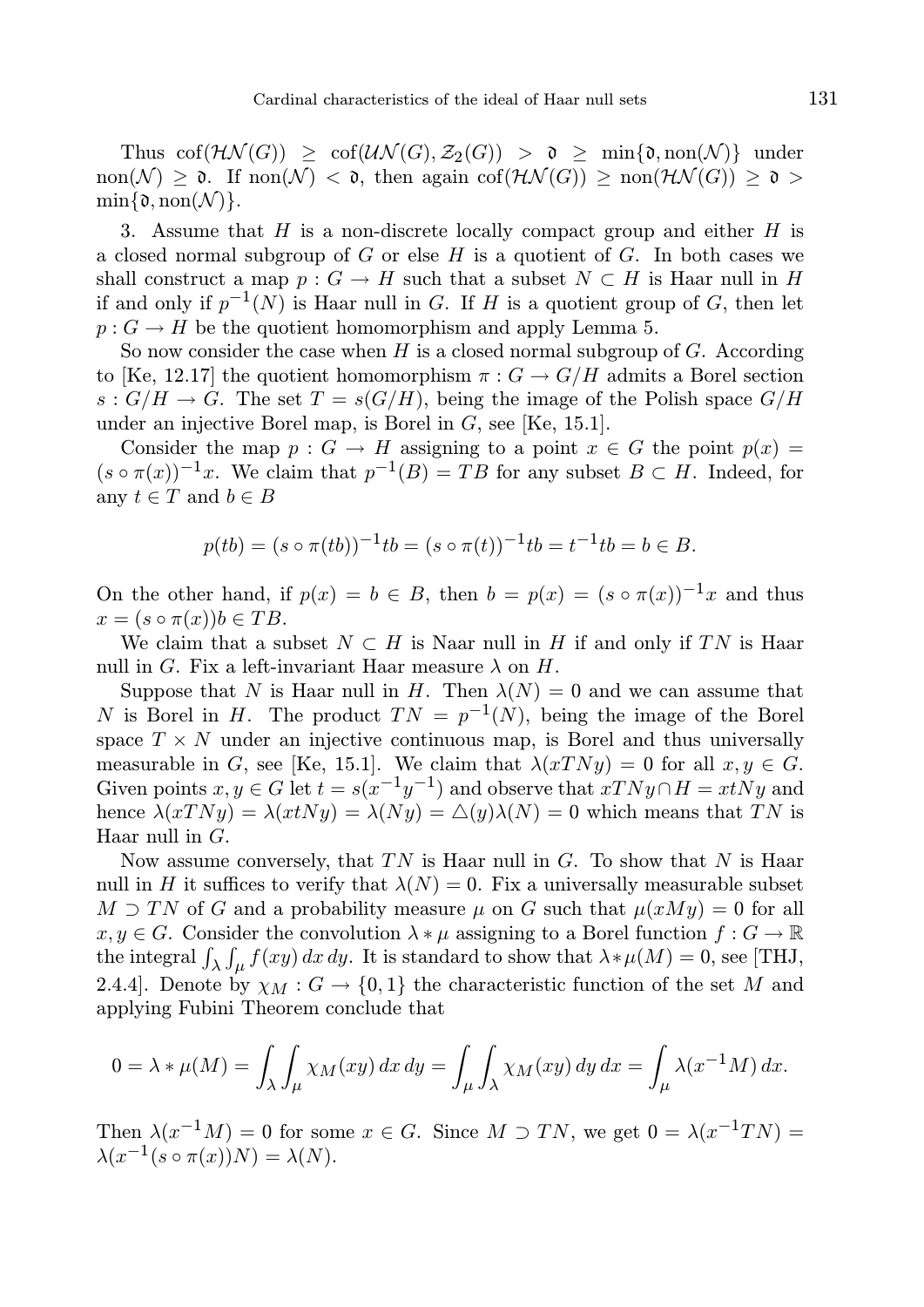Therefore a subset  $N \subset H$  is Haar zero if and only if  $p^{-1}(N)$  is Haar null in G. Using this observation it is easy to show that  $add(\mathcal{H}\mathcal{N}(G)) \leq add(\mathcal{H}\mathcal{N}(H))$  $= \text{add}(\mathcal{N}), \text{ cov}(\mathcal{HN}(G)) \leq \text{ cov}(\mathcal{HN}(H)) = \text{cov}(\mathcal{N}), \text{ and } \text{non}(\mathcal{HN}(G)) \geq$  $non(\mathcal{HN}(H)) = non(\mathcal{N}).$ 

To show that  $\text{cof}(\mathcal{H}\mathcal{N}(G)) > \text{cof}(\mathcal{H}\mathcal{N}(H)) = \text{cof}(\mathcal{N})$  fix any family  $\mathcal{F} \subset$  $H\mathcal{N}(G)$  of size  $|\mathcal{F}| = \text{cof}(\mathcal{H}\mathcal{N}(G))$  such that each Haar null subset of G lies in some  $F \in \mathcal{F}$ . For each set  $F \in \mathcal{F}$  consider the subset  $F' = H \setminus p(G \setminus F)$  of H which is Haar null in H since  $p^{-1}(F') \subset F$ . We claim that the family  $\{F' : F \in \mathcal{F}\}\$ is cofinal in  $\mathcal{HN}(H)$ . Indeed, for any Haar null set  $N \subset H$  the set  $p^{-1}(N)$  is Haar null in G. Then  $p^{-1}(N) \subset F$  for some  $F \in \mathcal{F}$  and hence  $N \subset F'$ . Therefore  $\text{cof}(\mathcal{N}) = \text{cof}(\mathcal{HN}(H)) \leq |\{F': F \in \mathcal{F}\}| \leq |\mathcal{F}| = \text{cof}(\mathcal{HN}(G)).$ 

4. Assume that the center  $Z = \{g \in G : \forall x \in G \ xg = gx\}$  of G is not locally compact. Then  $\text{cov}(\mathcal{HN}(Z)) \leq \mathfrak{b} \leq \max\{\mathfrak{d},\text{non}(\mathcal{N})\} \leq \text{non}(\mathcal{HN}(Z))$  by the second statement of this theorem. So it rests to verify that  $cov(\mathcal{HN}(G)) \leq$  $cov(\mathcal{HN}(Z))$  and  $non(\mathcal{HN}(G)) \geq non(\mathcal{HN}(Z)).$ 

According to [Ke, 12.17] the quotient homomorphism  $\pi: G \to G/Z$  admits a Borel section  $s: G/Z \to G$ . Let  $T = s(G/Z)$  and consider the map  $p: G \to Z$ defined by  $p(x) = (s \circ \pi(x))^{-1} x$  for  $x \in G$ . In the preceding item we have shown that p is a Borel map with  $p^{-1}(N) = TN$  for any subset  $N \subset H$ .

We claim that for any universally measurable Haar null set  $N \subset Z$  the set TN is Haar null in G. First we note that the set  $TN = p^{-1}(N)$ , being the preimage of the universally measurable set  $N$  under the Borel map  $p$ , is universally measurable.

Since the set N is Haar null in Z, there is a Borel measure  $\mu$  on Z such that  $\mu(xNy) = 0$  for all  $x, y \in H$ . We claim that  $\mu(xTNy) = 0$  for all  $x, y \in G$ . Given any points  $x, y \in G$  let  $t = s \circ \pi(x^{-1}y^{-1})$  and note that  $xty \in Z$  and  $xTNy \cap Z = xtNy = xtyN$ . Then  $\mu(xTNy) = \mu(xtyN) = 0$  which means that  $TN = p^{-1}(N)$  is a Haar null subset of G.

Therefore for any Haar null subset  $N \subset Z$  the preimage  $p^{-1}(N) = TN$  is Haar null in G. Using this fact it is trivial to show that  $cov(\mathcal{HM}(G)) \leq cov(\mathcal{HN}(Z))$ and  $\text{non}(\mathcal{HN}(G)) \geq \text{non}(\mathcal{HN}(Z)).$ 

5. If G admits a surjective continuous homomorphism onto a non-locally Polish compact group  $H$  with invariant metric, then Lemma 5 and the second item of this theorem imply that  $cov(\mathcal{HN}(G)) \leq cov(\mathcal{HN}(H)) \leq \mathfrak{b}$ , and  $non(\mathcal{HN}(G)) \geq$  $\text{non}(\mathcal{HN}(H)) \geq \text{max}\{\mathfrak{d}, \text{non}(\mathcal{N})\}.$ 

## Proof of Theorem 3

Suppose that a non-locally compact Polish group  $G = \prod_{n \geq 0} G_n$  is the product of locally compact Polish groups  $G_n$ . Without loss of generality we can assume that the groups  $G_n$  are not trivial.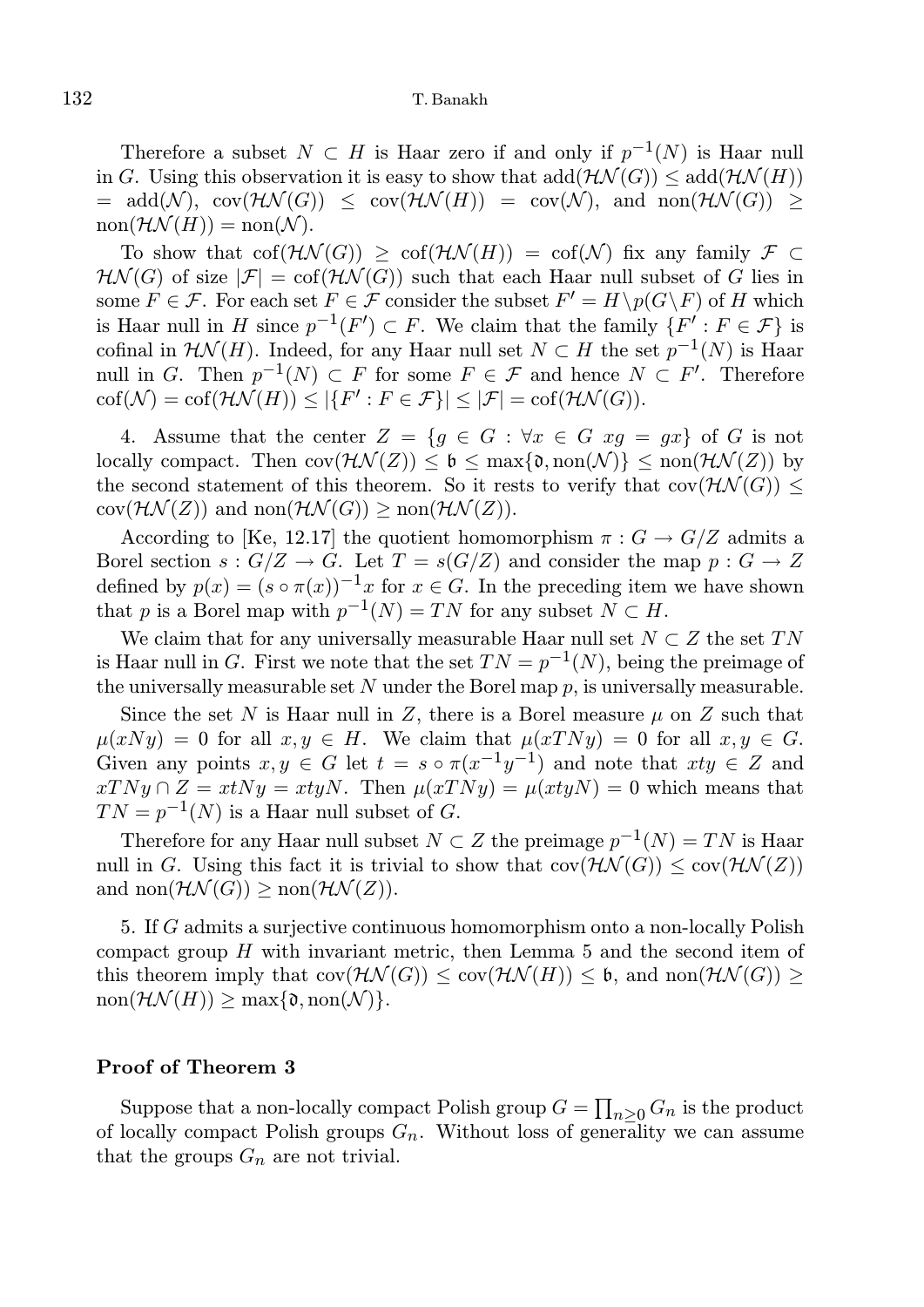1. The estimates  $cov(\mathcal{HN}(G)) \leq cov(o\mathcal{B}(G)) \leq \mathfrak{b}$  and

$$
\max\{\text{non}(\mathcal{N}), \mathfrak{d}\} \le \max\{\text{non}(\mathcal{UN}(G)), \text{non}(\mathfrak{d}\mathcal{B}(G))\}
$$

$$
\le \text{non}(\mathcal{HN}(G)) \le \text{cof}(\mathcal{HN}(G))
$$

follow from the inclusion  $\mathcal{UN}(G) \cup \mathcal{OB}(G) \subset \mathcal{HN}(G)$  (see Theorem 1) and Lemma 1. To prove that  $co(f(\mathcal{H}\mathcal{N}(G))) > min\{0, non(\mathcal{N})\}$  we consider separately two cases.

If  $\text{non}(\mathcal{N}) < \mathfrak{d}$ , then  $\text{cof}(\mathcal{H}\mathcal{N}(G)) \geq \mathfrak{d} > \min\{\mathfrak{d},\text{non}(\mathcal{N})\}\$ . If  $\text{non}(\mathcal{N}) \geq \mathfrak{d}$ , then  $\text{cof}(\mathcal{HN}(G)) > \mathfrak{d} \ge \min\{\mathfrak{d},\text{non}(\mathcal{N})\}\text{ according to (the proof of) Theorem 2(2).}$ 

2. Suppose that all but finitely many groups  $G_n$  are amenable. Without loss of generality we can assume that the groups  $G_n$  are amenable for  $n \geq 1$ . For every  $n \geq 0$  fix a left-invariant Haar measure  $\lambda_n$  on  $G_n$ . Each group  $G_n$ ,  $n \geq 1$ , being amenable, satisfies the Følner condition. Using this condition, for every  $n \geq 1$  we can construct an increasing sequence  $(K_{n,m})_{m>0}$  of compact subsets of the group  $G_n$  such that  $\bigcup_{m\geq 0} K_{n,m} = G_n$ , each  $K_{n,m}$  lies in the interior of  $K_{n,m+1}$  and  $\lambda_n(xK_{n,m+1}\triangle K_{n,m+1}) < 2^{-m}\lambda(K_{n,m+1})$  for any  $x \in K_{n,m}$ .

For every  $n \geq 0$  fix a probability measure  $\tilde{\lambda}_n$  on  $G_n$  equivalent to the Haar measure  $\lambda_n$  (in the sense that they have the same null sets) and let  $\lambda_{0,m} = \tilde{\lambda}_0$  for all  $m \in \mathbb{N}$ . For every  $n, m \in \mathbb{N}$  define a probability measure  $\lambda_{n,m}$  on the group  $G_n$  letting

$$
\lambda_{n,m}(B) = \left(1 - \frac{1}{2^m}\right) \frac{\lambda_n(B \cap K_{n,m})}{\lambda_n(K_{n,m})} + \frac{1}{2^m} \tilde{\lambda}_n(B)
$$

for any Borel subset  $B \subset G_n$ . For any function  $f \in \mathbb{N}^{\omega}$ , denote by  $\mu_f$  the tensor product  $\mu_f = \bigotimes_{n \geq 0} \lambda_{n,f(n)}$  which is a probability measure on G. In (the proof of) Theorem 4.1  $\left[\overline{S}_2\right]$  S. Solecki has shown that a universally measurable subset  $N \subset G$  is Haar null in G if and only if there is a function  $f \in \mathbb{N}^{\omega}$  such that  $\mu_f(xNy) = 0$  for any  $x, y \in G$  if and only if there is a function  $f \in \mathbb{N}^{\omega}$  such that  $\mu_g(xNy) = 0$  for any  $x, y \in G$  and any  $g \in \mathbb{N}^{\omega}$  with  $f \leq^* g$ .

To estimate the cardinals add( $\mathcal{H}\mathcal{N}(G)$ ) and cov( $\mathcal{H}\mathcal{N}(G)$ ) fix any family  $\mathcal{S} \subset$  $H\mathcal{N}(G)$  of universally measurable Haar null subsets of G with  $|\mathcal{S}| < 6$ . Using the mentioned result of S. Solecki, for any  $S \in \mathcal{S}$  find a function  $f_S \in \mathbb{N}^{\omega}$  such that  $\mu_g(xSy) = 0$  for any  $x, y \in G$  and any  $g \in \mathbb{N}^{\omega}$  with  $f_S \leq^* g$ . Since  $|S| < \mathfrak{b}$ , the set  $\{f_S : S \in \mathcal{S}\}\$ is bounded in  $(\mathbb{N}^{\omega}, \leq^*)$ . Consequently, there is a function  $f \in \mathbb{N}^{\omega}$  such that  $f_S \leq^* f$  for all  $S \in \mathcal{S}$ . For this function f we get  $\mu_f(xSy) = 0$ for all  $x, y \in G$  and  $S \in \mathcal{S}$ . Now consider the union  $\bigcup \mathcal{S}$ . If  $|\mathcal{S}| < \text{add}(\mathcal{N})$ , then  $\bigcup \mathcal{S}$  is universally measurable by Lemma 3 and  $\mu_f(x(\bigcup \mathcal{S})y) = 0$  for all  $x, y \in G$ . Applying Solecki's Theorem 4.1 [S<sub>2</sub>] we conclude that the union  $\bigcup \mathcal{S}$ is Haar null in G and hence  $\text{add}(\mathcal{H}\mathcal{N}(G)) \geq \min\{\mathfrak{b}, \text{add}(\mathcal{N})\} = \text{add}(\mathcal{N}).$  If  $|S| < \text{cov}(\mathcal{N})$ , then  $\bigcup S \neq G$  (being the union of  $< \text{cov}(\mathcal{N})$  many  $\mu_f$ -zero sets) and thus  $cov(\mathcal{HN}(G)) \leq min{\{\mathfrak{b}, cov(\mathcal{N})\}}$ .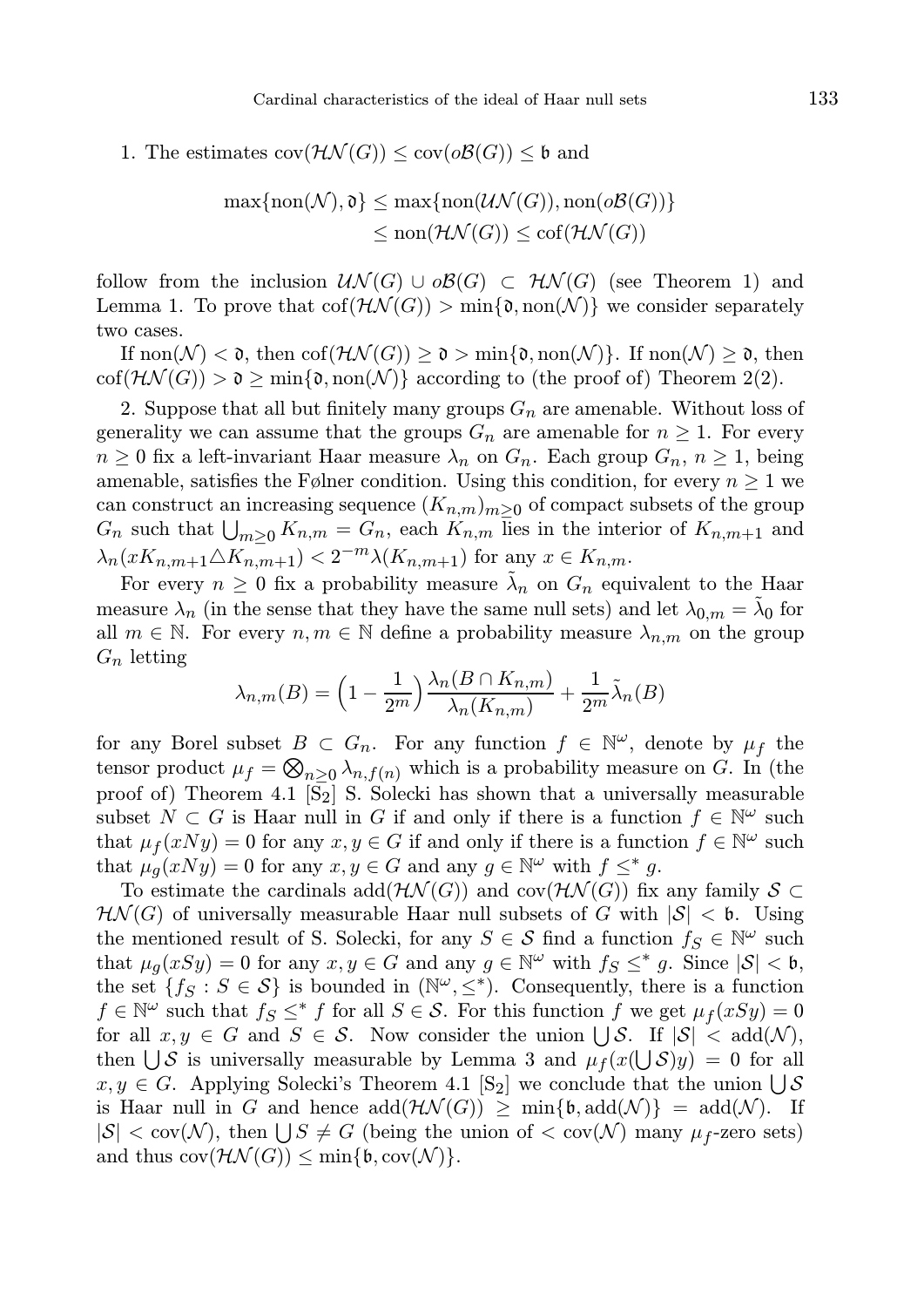To prove that  $\text{non}(\mathcal{H}\mathcal{N}(G)) > \max\{\mathfrak{d},\text{non}(\mathcal{N})\}\$ , fix any dominating subset  $D \subset \mathbb{N}^{\omega}$  of size  $|D| = \mathfrak{d}$ . For any  $f \in D$  find a subset  $N_f \subset G$  of size  $|N_f| =$ non(N) such that  $\mu_f(N_f) \neq 0$ . Then the union  $N = \bigcup_{f \in D} N_f$  has size  $|N| \leq$  $\max\{\mathfrak{d},\text{non}(\mathcal{N})\}\$ and is not Haar null. Otherwise, using the Solecki's result we would find a function  $f \in D$  such that  $\mu_f(N) = 0$  which is not possible since  $\mu_f(N_f) \neq 0$  and  $N_f \subset N$ .

3. If one of the groups  $G_n$  is non-discrete, then we may apply Theorem 2(3) to conclude that  $add(\mathcal{HN}(G)) \leq add(\mathcal{N}), cov(\mathcal{HN}(G)) \leq cov(\mathcal{N}),$  and  $cof(\mathcal{HN}(G))$  $\geq$  cof(N). So assume that all groups  $G_n$  are discrete and infinitely many of them are almost kaleidoscopical. Without loss of generality we can assume that each group  $G_{2n}$ ,  $n \geq 0$ , is almost kaleidoscopical.

Fix any sequence  $(\varepsilon_n)_{n>0}$  of positive real numbers such that

$$
\frac{1}{2} < \prod_{n \ge 0} (1 - \varepsilon_n) < \prod_{n \ge 0} (1 + \varepsilon_n) < 2.
$$

Since the groups  $G_{2n}$  are almost kaleidoscopical, for every  $n \geq 0$  we can find a finitely supported probability measure  $\mu_{2n}$  on  $G_{2n}$  and a nontrivial finite partition  $\mathcal{P}_n$  of  $G_{2n}$  such that  $|\mu_{2n}(xPy) - \frac{1}{|\mathcal{P}_n|}| < \frac{\varepsilon_n}{|\mathcal{P}|}$  for each  $x, y \in G$  and  $P \in \mathcal{P}_n$ . Endow each set  $\mathcal{P}_n$  with the discrete topology and consider the map  $p_n: G_{2n} \to$  $\mathcal{P}_n$  assigning to a point  $g \in G$  a unique element  $P \in \mathcal{P}_n$  containing g. Now consider the continuous map  $\pi: \prod_{n\geq 0} G_n \to \prod_{n\geq 0} \mathcal{P}_n$  assigning to a sequence  $(x_n)_{n\geq 0} \in \prod_{n\geq 0} G_n$  the sequence  $(p_n(x_{2n}))_{n\geq 0}$  in  $\prod_{n\geq 0} \mathcal{P}_n$ . For every  $n \geq 0$ fix any probability measure  $\mu_{2n+1}$  on the group  $G_{2n+1}$  and endow the group  $G = \prod_{n \geq 0} G_n$  with the measure  $\mu$  equal to the tensor product  $\bigotimes_{n \geq 0} \mu_n$  of the measures  $\mu_n$ .

On the product  $\mathbb{P} = \prod_{n\geq 0} \mathcal{P}_n$  consider the measure  $\lambda$  equal to the tensor product  $\bigotimes_{n\geq 0}\lambda_n$  of uniformly distributed measures of  $\mathcal{P}_n$ 's. For every  $m\geq 1$  let  $\text{pr}_m: \prod_{n\geq 0} \mathcal{P}_n \to \prod_{0\leq n\leq m} \mathcal{P}_n$  be the projection onto the first m coordinates. Let us call a subset C of  $\mathbb P$  cylindrical if  $C = \text{pr}_m^{-1}(A)$  for some  $m \ge 1$  and some set  $A \subset \prod_{0 \leq n < m} \mathcal{P}_n$ . It follows from the choice of the measures  $\mu_i$  that for any point  $y \in \prod_{0 \leq n < m} \mathcal{P}_n$  the preimage  $P = (\text{pr}_m \circ \pi)^{-1}(y)$  has  $\mu$ -measure satisfying

$$
\prod_{0 \le n < m} \frac{1 - \varepsilon_n}{|\mathcal{P}_n|} \le \mu(P) \le \prod_{0 \le n < m} \frac{1 + \varepsilon_n}{|\mathcal{P}_n|}
$$

and the same estimate is true for any shift  $xPy$  of P. Consequently, for any  $x, y \in G$  and any cylindrical set  $C = \text{pr}_m^{-1}(A)$  we have

(1) 
$$
\lambda(C) = |A| \prod_{0 \le n < m} \frac{1}{|\mathcal{P}_n|}
$$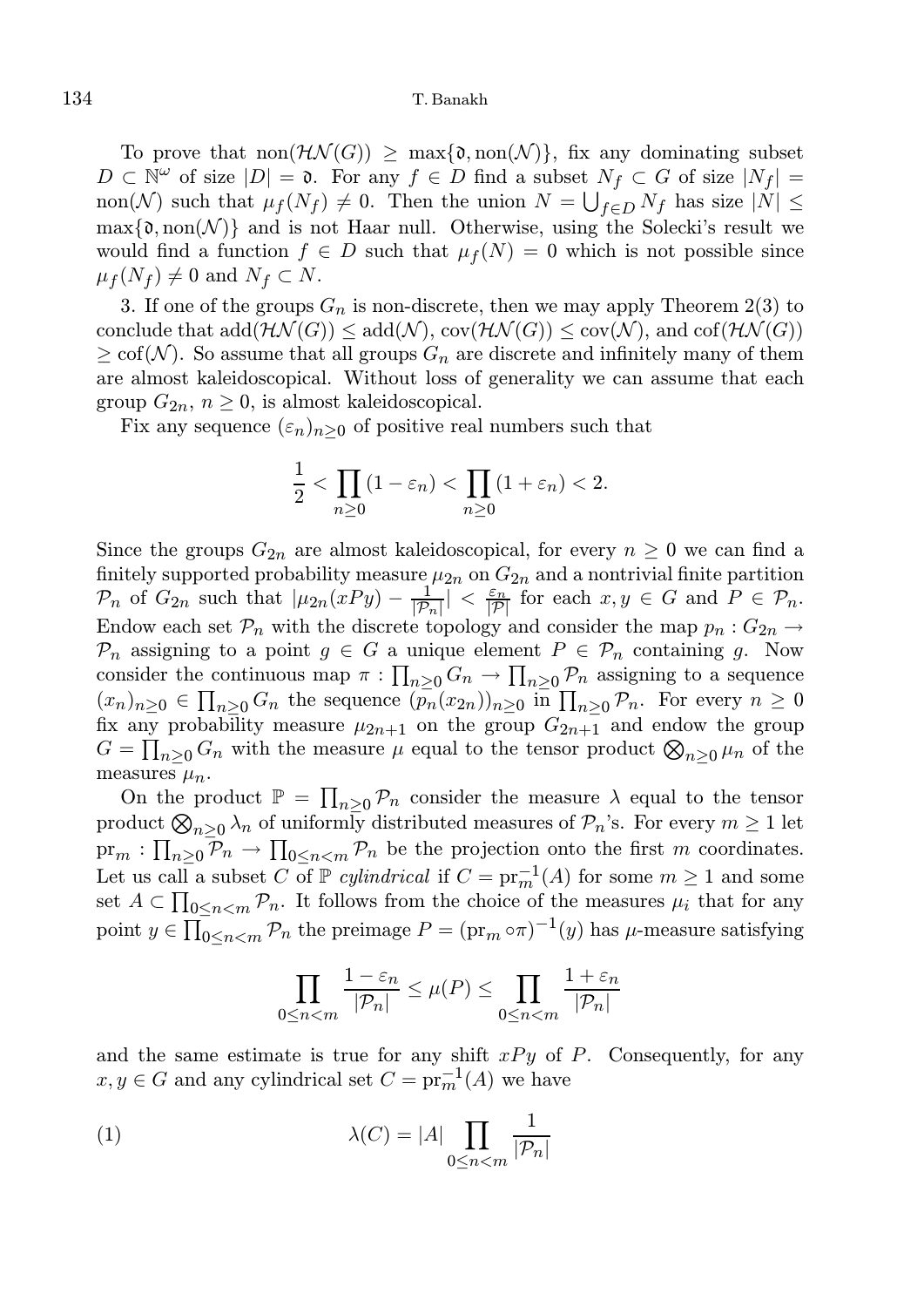and for its preimage  $\pi^{-1}(C)$  we get

(2) 
$$
|A| \prod_{0 \leq n < m} \frac{1 - \varepsilon_n}{|\mathcal{P}_n|} \leq \mu(x \pi^{-1}(C) y) \leq |A| \prod_{0 \leq n < m} \frac{1 + \varepsilon_n}{|\mathcal{P}_n|}
$$

Dividing  $(2)$  by  $(1)$  we get

(3) 
$$
\frac{1}{2} \leq \prod_{0 \leq n < m} (1 - \varepsilon_n) \leq \frac{\mu(x \pi^{-1}(C)y)}{\lambda(C)} \leq \prod_{0 \leq n < m} (1 + \varepsilon_n) \leq 2.
$$

Next, we show that the same estimate

(4) 
$$
\frac{1}{2}\lambda(M) \leq \mu(x\pi^{-1}(M)y) \leq 2\lambda(M)
$$

holds for any universally measurable subset M of  $\mathbb P$ . Assuming that  $\mu(x\pi^{-1}(M)y)$  $> 2\lambda(M)$  for some universally measurable set  $M \subset \mathbb{P}$  and points  $x, y \in G$ , find a compact subset  $K \subset \pi^{-1}(M)$  with  $\mu(xKy) > 2\lambda(M)$ . Express the compact set  $\pi(K)$  as a countable intersection  $\pi(K) = \bigcap_{n \geq 0} C_n$  of a decreasing sequence of cylindrical subsets of  $\mathbb P$ . Since  $\mu(x\pi^{-1}(\pi(K))y) \geq \mu(xKy) > 2\lambda(M) \geq 2\lambda(\pi(K)),$ the countable additivity of the measures  $\mu$  and  $\lambda$  imply that  $\mu(x\pi^{-1}(C_n)y)$  $2\lambda(C_n)$  for a sufficiently large n, which is not possible because of (3). By a similar argument we can show that  $\mu(x\pi^{-1}(M)y) \geq \frac{1}{2}\lambda(M)$  for any universally measurable set  $M \subset \mathbb{P}$  and any points  $x, y \in G$  and thus finish the proof of (4).

This estimate implies that for any universally measurable set  $M \subset \mathbb{P}$  with  $\lambda(M) = 0$  we get  $\mu(x\pi^{-1}(M)y) = 0$  for all  $x, y \in G$ , which means that  $\pi^{-1}(M)$ is Haar null in  $G$ .

Now we prove that the converse is also true, that is a subset  $N \subset \mathbb{P}$  has zero  $\lambda$ measure if its preimage  $\pi^{-1}(N)$  is Haar null in G. Assuming that the set  $\pi^{-1}(N)$ is Haar null in G, fix a universally measurable set  $M \supset \pi^{-1}(N)$  of G and a probability measure  $\nu$  on G such that  $\nu(xMy) = 0$  for all  $x, y \in G$ . Now consider the convolution  $\mu * \nu$  assigning to a bounded continuous function  $f : G \to \mathbb{R}$  the integral  $\int_{\mu} \int_{\nu} f(xy) dx dy$ . It follows from the Fubini Theorem that  $\mu * \nu(M) = 0$ . Consequently, there is a  $\sigma$ -compact set  $S \subset G \setminus M$  with  $\mu * \nu(S) = 1$ . Now consider the image  $\pi(S) \subset \mathbb{P}$  and note that it is a  $\sigma$ -compact set disjoint with N. Let  $Q = \pi^{-1}(\mathbb{P} \setminus \pi(S))$  and note that  $S \cap Q = \emptyset$  and hence  $\mu * \nu(Q) = 0$ . Denote by  $\chi_O : G \to \{0,1\}$  the characteristic function of the set Q. Using the Fubini Theorem and the estimate (4) we get

$$
0 = \mu * \nu(Q) = \int_{\mu} \int_{\nu} \chi_Q(xy) \, dx \, dy = \int_{\nu} \int_{\mu} \chi_Q(xy) \, dy \, dx
$$
  
= 
$$
\int_{\nu} \mu(x^{-1}Q) \, dx \ge \frac{1}{2} \int_{\nu} \lambda(\mathbb{P} \setminus \pi(S)) \, dx = \frac{1}{2} \lambda(\mathbb{P} \setminus \pi(S)).
$$

.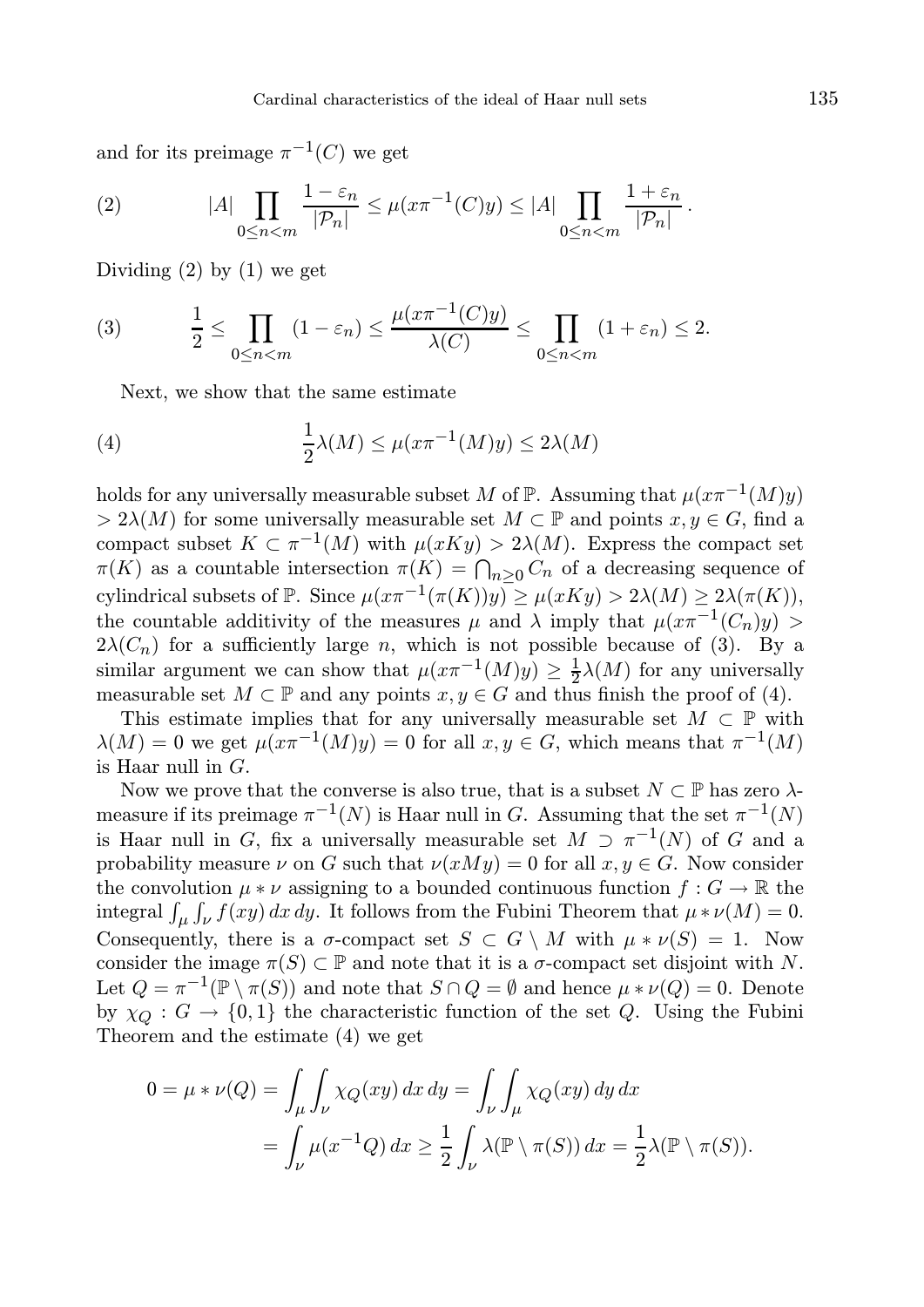Hence  $\lambda(\mathbb{P}\setminus \pi(S)) = 0$  and  $\lambda(N) = 0$  since  $N \cap \pi(S) = \emptyset$ . Therefore we have shown that a subset  $N \subset \mathbb{P}$  has measure  $\lambda(N) = 0$  if and only if its preimage  $\pi^{-1}(N)$  is Haar null in G.

Now the estimations  $add(\mathcal{HN}(G)) \le add(\mathcal{N}), cov(\mathcal{HN}(G)) \le cov(\mathcal{N})$  and  $\text{cof}(\mathcal{N}) \leq \text{cof}(\mathcal{H}\mathcal{N}(G))$  can be derived by analogy with the proof of Theorem 2(3).

4. Finally assume that the group  $G$  is abelian. Then every group  $G_n$ , being abelian is amenable and kaleidoscopical, see Proposition 1. Applying Theorem  $3(1),(2),(3)$  we get the required estimations.

#### Proof of Theorem 4

Let G be a Polish non-locally compact group. The estimate  $\text{cof}(\mathcal{H}\mathcal{N}(G)) \geq$  $\text{cof}(\mathcal{UN}(G), \mathcal{Z}_2(G)) > \mathfrak{d}$  under non $(\mathbb{N}) > \mathfrak{d}$  was proven in (the proof of) Theorem 2(2). Then under  $\text{non}(\mathcal{N}) = \mathfrak{d} = \mathfrak{c}$  we get  $\text{cof}(\mathcal{UN}(G), \mathcal{Z}_2(G)) > \mathfrak{c}$ . Since the  $\sigma$ -algebra  $\sigma$ **P** has size  $|\sigma$ **P** = c, we conclude that there is a universally null subset of G, contained in no  $\sigma$ -projective 2-Zorn subset of G.

Acknowledgments. The author express his sincere thanks to Igor Protasov and Anatoly Plichko for valuable and stimulating discussions concerning (almost) kaleidoscopical groups and the small ball property.

#### **REFERENCES**

- [Ba1] Banakh T., Locally minimal groups and their embeddings into products of o-bounded groups, Comment. Math. Univ. Carolinae 41.4 (2000), 811–815.
- [Ba<sub>2</sub>] Banakh T., On index of total boundedness of (strictly) o-bounded groups, Topology Appl. 120 (2002), 427–439.
- [BNS] Banakh T., Nickolas P., Sanchis M., Filter games and pathologic subgroups of the countable product of lines, J. Austral. Math. Soc., to appear.
- [BP] Banakh T.O., Protasov I.V., Ball structures and colorings of graphs and groups, VNTL, Lviv, 2003.
- [BS] Bartoszyński T., Judah H., Shelah S., The Cichoń diagram, J. Symb. Log. 58.2 (1993), 401-423.
- [BK] Behrends E., Kadets V., On the small ball property, Studia Math. 148 (2001), 275–287.
- [BL] Benyamini Y., Lindenstrauss J., Geometric Nonlinear Functional Analysis, I, Amer. Math. Soc., 2000.
- [C] Christensen J.P.R., On sets of Haar measure zero in abelian Polish groups, Israel J. Math. **13** (1972), 255-260.
- [D] Dougherty R., Examples of nonshy sets, Fund. Math. 144 (1994), 73–88.
- [vD] van Douwen E.K., The integers and topology, in Handbook of Set-Theoretic Topology, K. Kunen, J.E. Vaughan (Eds.), North-Holland, Amsterdam, 1984, pp. 111–167.
- [Her] Hern´andez C., Topological groups close to being σ-compact, Topology Appl. 102 (2000), 101–111.
- [HRT] Hernández C., Robbie D., Tkachenko M., Some properties of o-bounded and strictly  $o-bounded\text{ groups},$  Appl. General Topology 1 (2000), 29–43.
- [He] Heyer H., Probability Measures on Locally Compact Groups, Springer, 1977.
- [Ke] Kechris A., Classical Descriptive Set Theory, Springer, 1995.
- [La] Laver R., On the consistency of the Borel's conjecture, Acta Math. **137** (1976), 151–169.